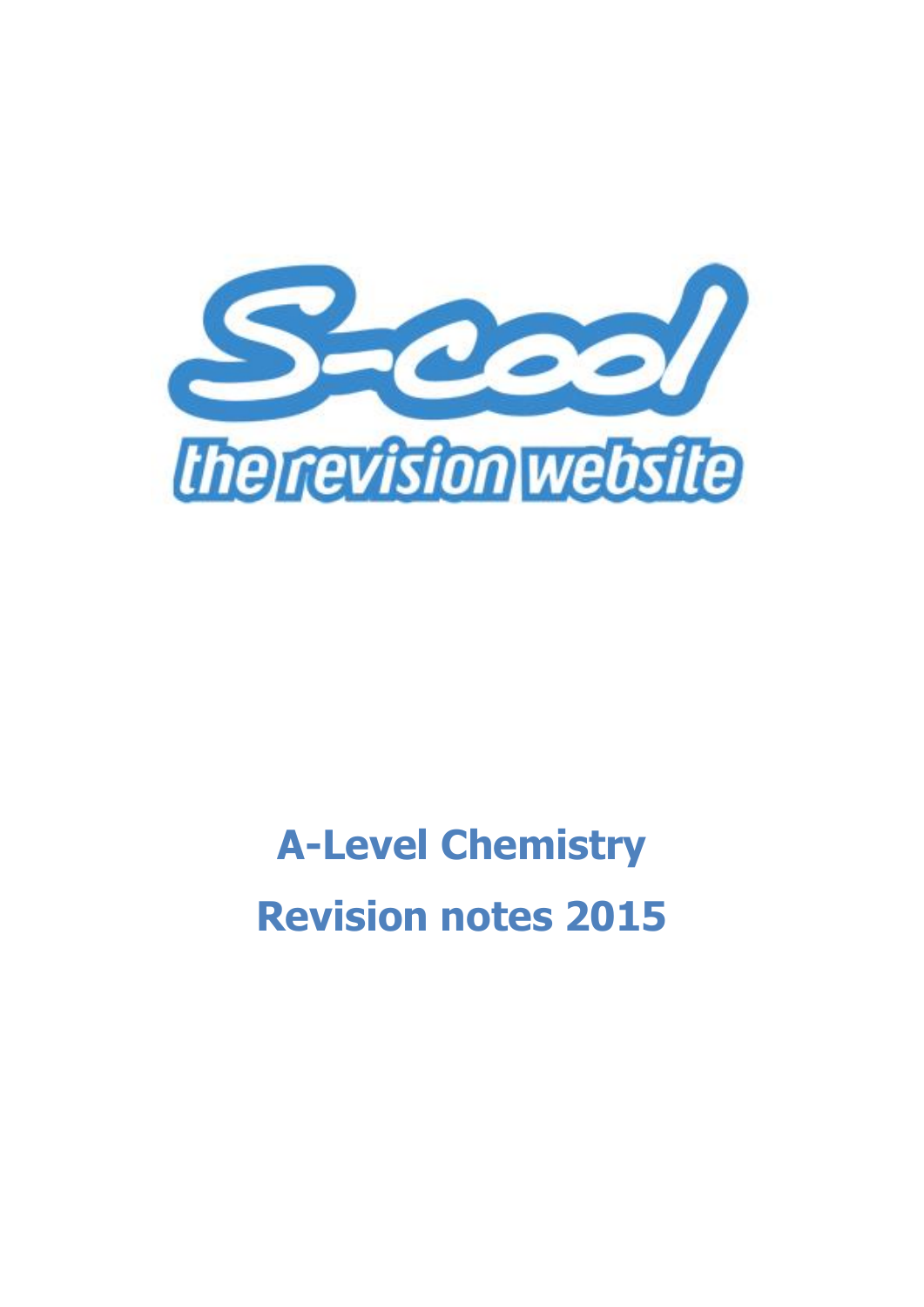

### **Contents**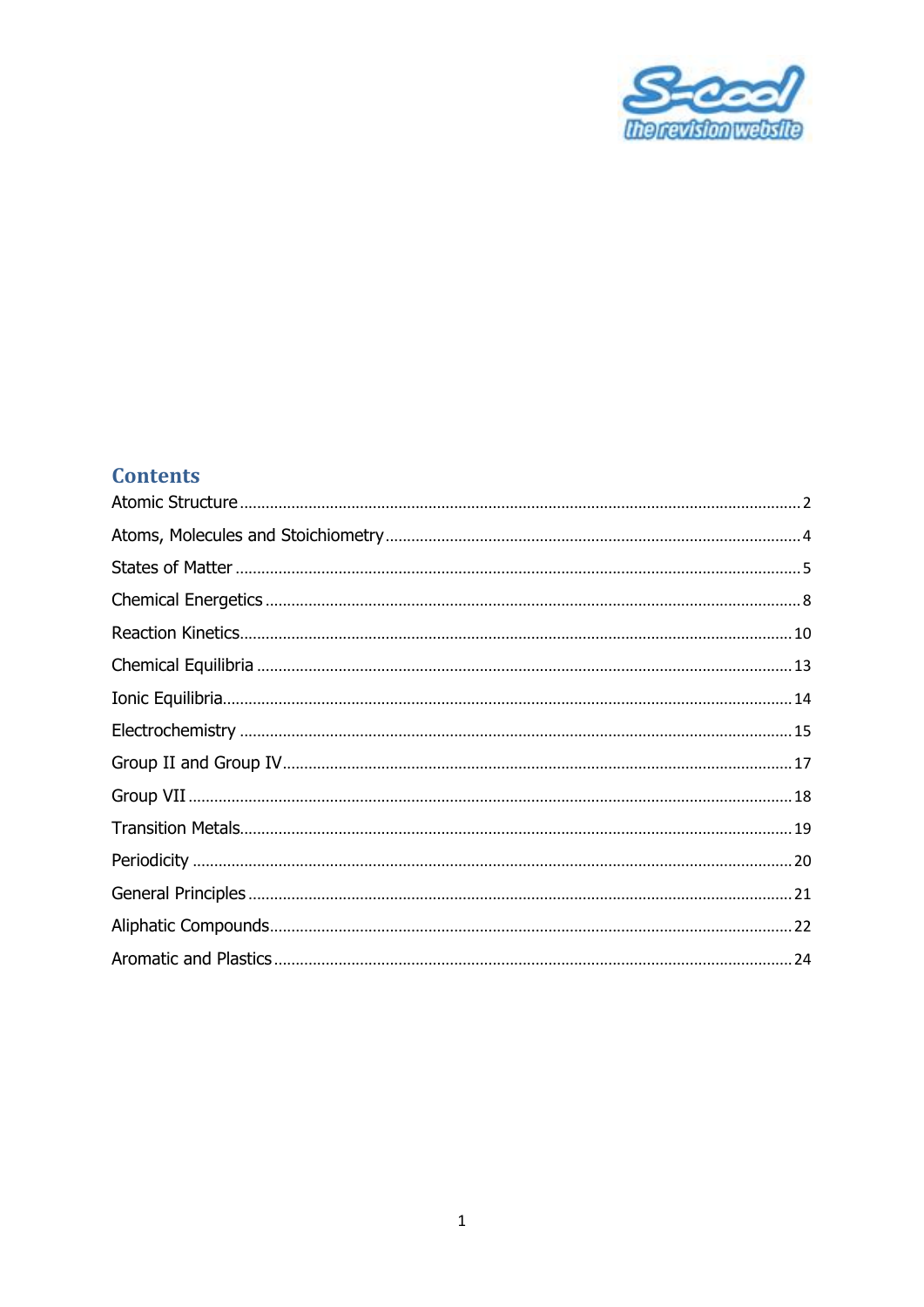

These notes cover the main areas of this subject. Please check the specific areas you need with your exam board. They are provided "as is" and S-cool do not guaranteed the suitability, accuracy or completeness of this content and S-cool will not be liable for any losses you may incur as a result of your use or non-use of this content. By using these notes, you are accepting the standard terms and conditions of S-cool, as stated in the s-cool website [\(www.s-cool.co.uk\)](http://www.s-cool.co.uk/).

### <span id="page-2-0"></span>**Atomic Structure**

The atom is made up of three sub-particles - the proton (+ve. and neutron (no charge. that are located in the nucleus of the atom and the electron (-ve charge. that is found orbiting the nucleus.

The nucleus has a positive charge.

The electrons are arranged in **energy levels** around the nucleus. Two electrons occupy the first, eight the second, eighteen the third.

Within the energy levels are **sub-shells**.

The region the electrons are said to occupy is called an **orbital**.

#### **The four types of orbital are:**

- 1. s-orbitals spherical can hold 2 electrons.
- 2. p-orbitals dumb-bell shaped, they go around in three's (px, py, pz. so hold altogether a maximum of six electrons.
- 3. d-orbitals are complicated in shape they are grouped in five's hence can hold a maximum of 10 electrons.
- 4. f-orbitals are complicated in shape they are grouped in seven's so altogether can hold 14 electrons.

The order that electrons fill is as follows:

1s, 2s, 2p, 3s, 3p, 4s, 3d, 4p, 5s, 4d, 5p, 6s, 4f, 5d, 6p.

#### **First ionisation energy:**

The energy required to remove one mole of gaseous atoms to form one mole of gaseous ions.

The value of the first ionisation energy depends upon: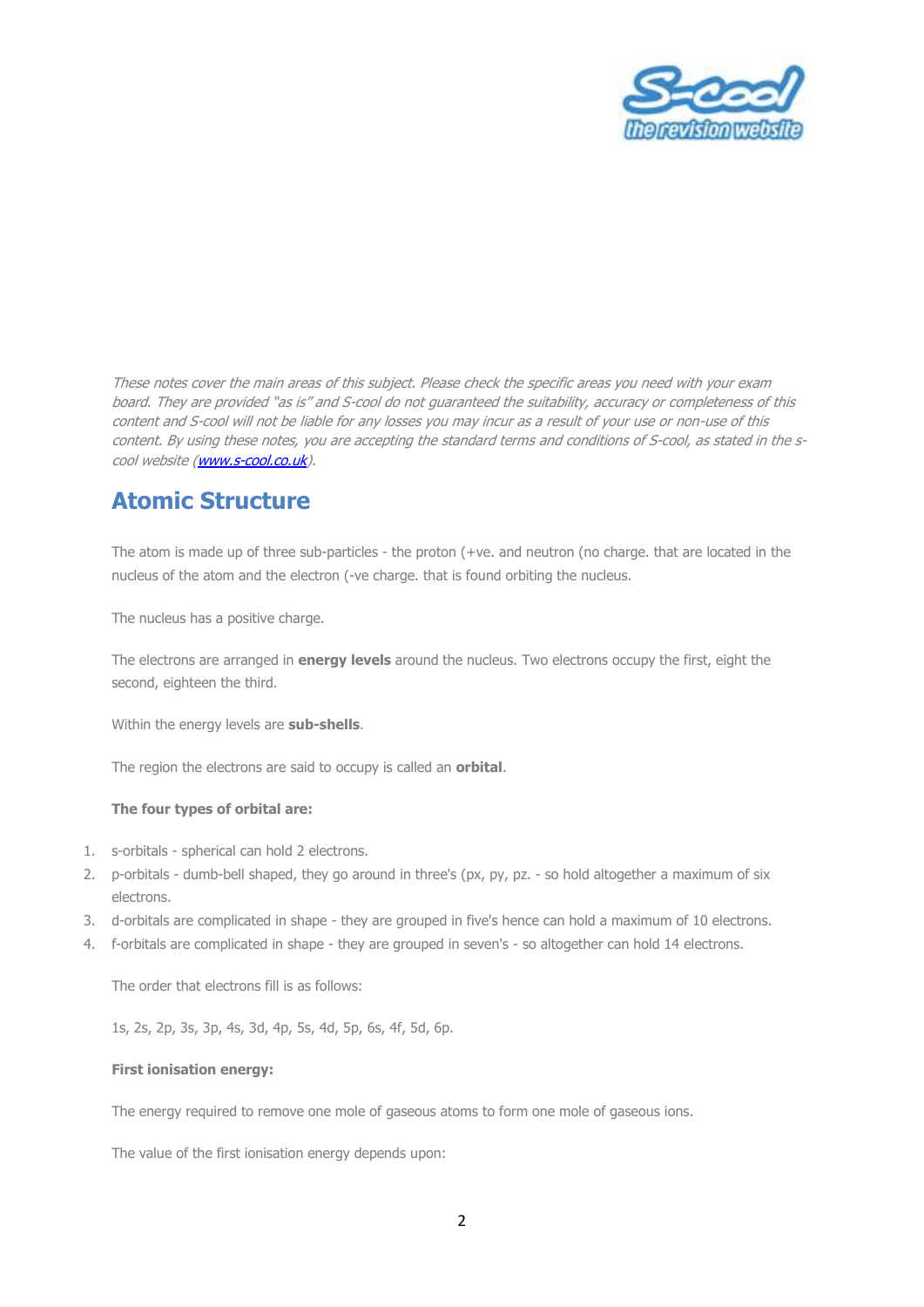

- 1. The effective nuclear charge
- 2. The distance between the electron and the nucleus
- 3. The 'shielding' produced by lower energy levels.

#### **Three types of chemical bonding:**

- 1. **Ionic bonding:** The transfer of electrons from metal atoms to a non-metal atom to form charged ions. The resulting product is held together by electrostatic attractions.
- 2. **Covalent bonding:** atoms share one or more electrons to form a molecule. A single covalent bond is shared with each atom donating one electron.
- 3. **Co-ordinate or dative covalent bonding:** a normal covalent bond, each atom donates one electron to the shared pair. In a co-ordinate bond electrons come from the same atom.

The **shape of a molecule** is decided by the **valence shell electron pair repulsion theory:** this states that molecules arrange their electron pairs to minimise repulsions between them.

Distorted shapes arise from the presence of lone pairs of electrons that cause greater repulsion than bonding pairs.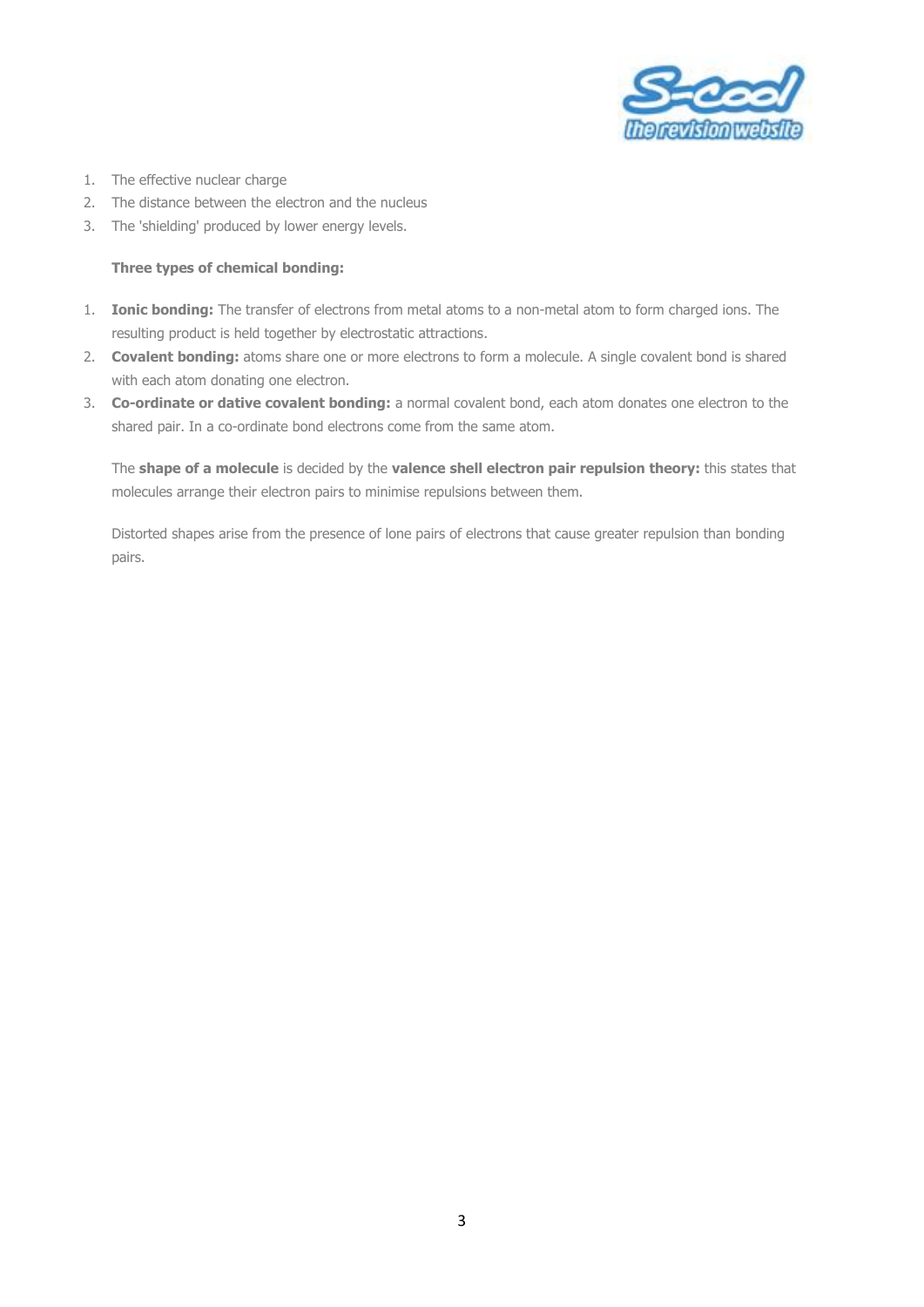

### <span id="page-4-0"></span>**Atoms, Molecules and Stoichiometry**

The **relative atomic mass**, Ar or RAM:

The average mass of an elements naturally occurring isotopes relative to the mass of an element of carbon-12.

A **mole** of a substance is the amount of substance that has the same number of particles as there are in exactly 12g of carbon-12.

The particles may be atoms, molecules, ions or even electrons. This number of particles is referred to as **Avagadro's constant**, L and is approximately  $6 \times 10^{23}$  mol<sup>-1</sup>.

The mass of one mole of a substance is often referred to as **molar mass**.

An instrument called a **mass spectrometer** is used to calculate relative atomic mass. The mass of individual isotopes and their abundance is found in order to calculate RAM..

The **empirical formula** of a compound shows the simplest whole-number ratio of the elements present.

The **molecular formula** shows the total number of atoms of each element present in the molecule.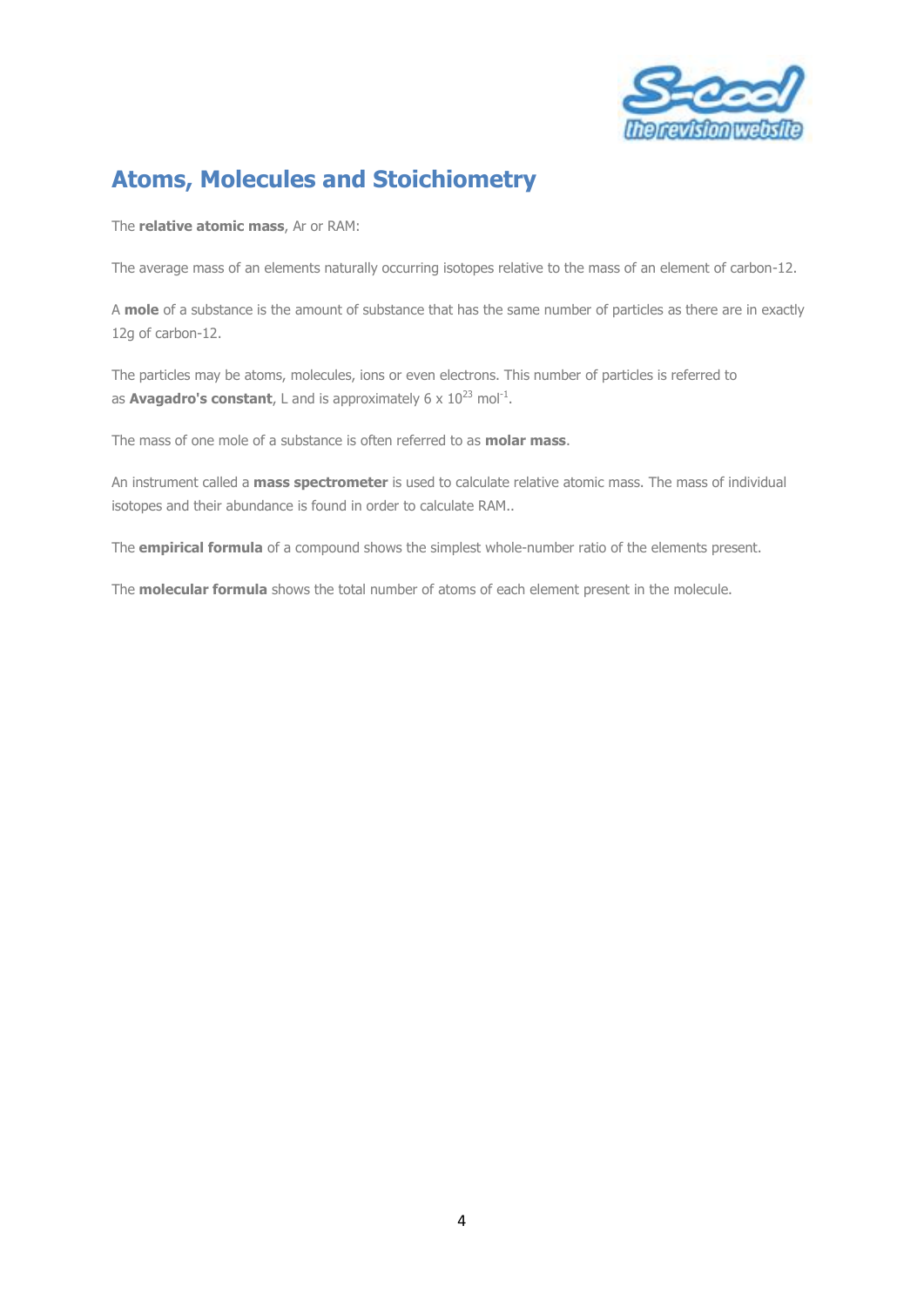

### <span id="page-5-0"></span>**States of Matter**

The **kinetic theory of matter** states that all matter is made up of particles and exists in one of three states, solid, liquid or gas.

The **order** of the particles decreases as you change from solid, liquid to gas - due to decrease in forces between particles.

To change a substance from a solid to finally a gaseous state, energy must be supplied in order to overcome these forces of attractions between particles. As a change of state occurs the temperature of the substance remains constant as the energy supplied is used to overcome these attractive forces.

The **kinetic theory of ideal gases** makes two major assumptions.

**1**. Gases **do** have a volume.

**2**. Intermolecular forces of attraction **do** exist.

Real gases deviate from ideal behaviour at low temperatures and high pressure.

There are **three gas laws** that govern the behaviour of gases with regards to changes in temperature, pressure and volume.

1. Boyle's law: For a fixed mass of gas, the pressure is inversely proportional to the volume, if temperature remains constant.

#### **pV = constant**

**2. Charles' law**: For a fixed mass of gas, the volume is proportional to the absolute temperature, if the pressure remains constant.

#### **V/T= constant**

**3. Pressure law**: for a fixed mass of gas, the pressure is proportional to the absolute temperature, if the volume remains constant.

#### **p/T - constant**

The gas constant depends on the amount of gas, therefore is written as nR, where  $n = no$ . of moles.  $R =$  $8.314$  JK $^{-1}$ mol $^{-1}$ .

The **ideal gas equation** can now be written as:

#### **pV = nRT**

Units used must be SI.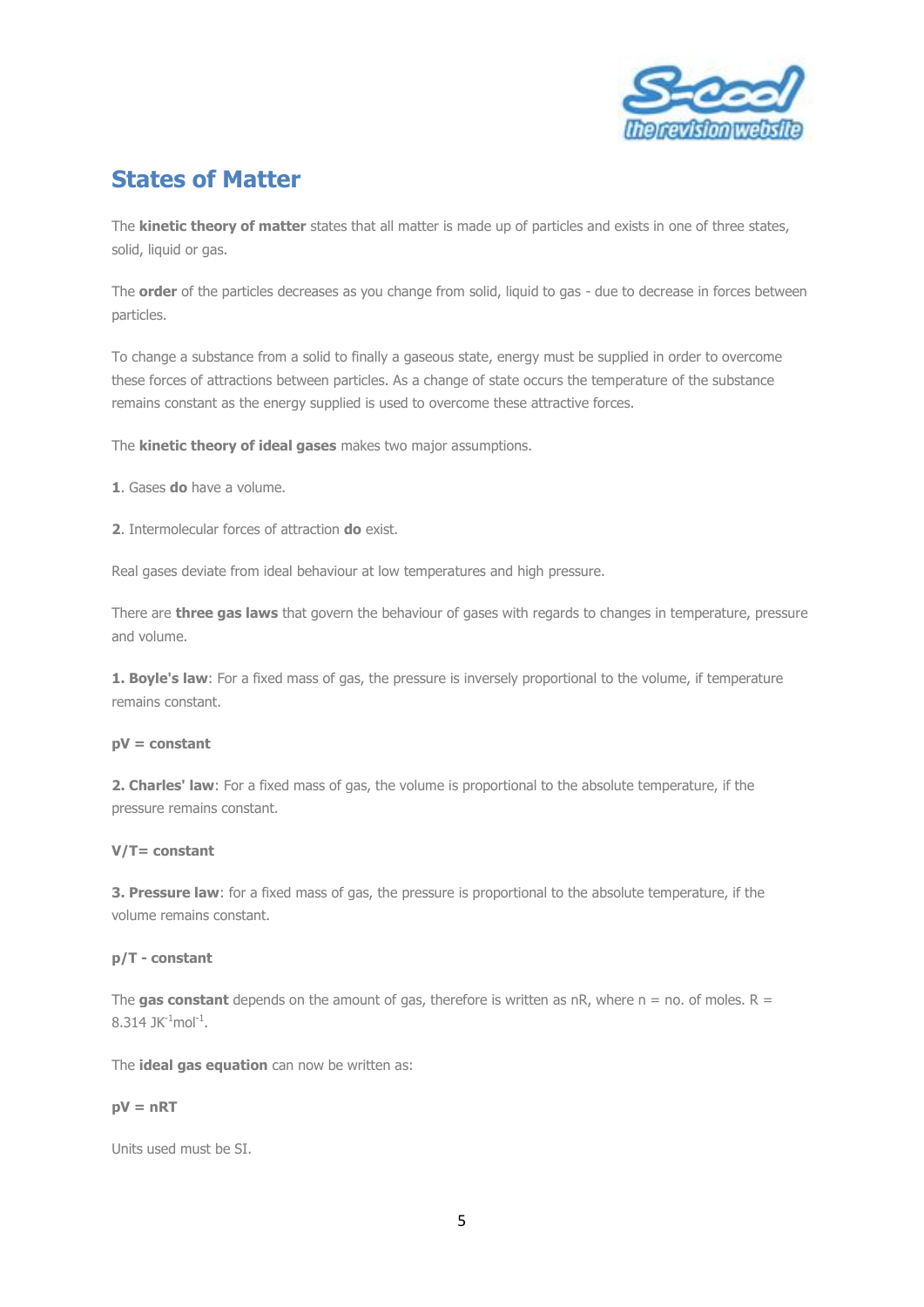

Alternative uses of this equation are:

#### $P_1V_1/T_1 = P_2V_2/T_2$

where 1 represents the gas conditions before any change, 2 represents gas conditions after a change.

To calculate **molecular mass**: Mr,

#### **Mr = mRT/pV**

There are three types of **intermolecular forces**:

#### **1. van der Waal's:**

Caused by non-polar molecules having temporary dipoles (due to movement of electrons) that cause an imbalance of electrons in neighbouring molecules. Hence, creating **electrostatic attractions**.

Example: methane CH4

#### **2. Permanent dipole:**

A polar molecule contains permanent dipoles, due to the molecule being unsymmetrical in terms of shape or type of atom present. The size of this force is determined by the electronegativities of the atoms present.

Solids whose particles are held by permanent dipoles have greater boiling points than those held by van der Waal's due to their permanent nature.

Example: HCl

#### **3. Hydrogen bond:**

A strong electrostatic attraction between the poorly shielded proton of the hydrogen atom bonded to a small highly electronegative atom, such as N, O or F and a lone pair of electrons on a neighbouring molecule.

Example: water - H2O.

#### **Solids**

Can be classified as one of five types:

#### **1. Metallic:**

Atoms held together by electrostatic forces between pseudo cations and delocalised electrons. Have high melting points and are good conductors of heat and electricity.

#### **2. Giant ionic:**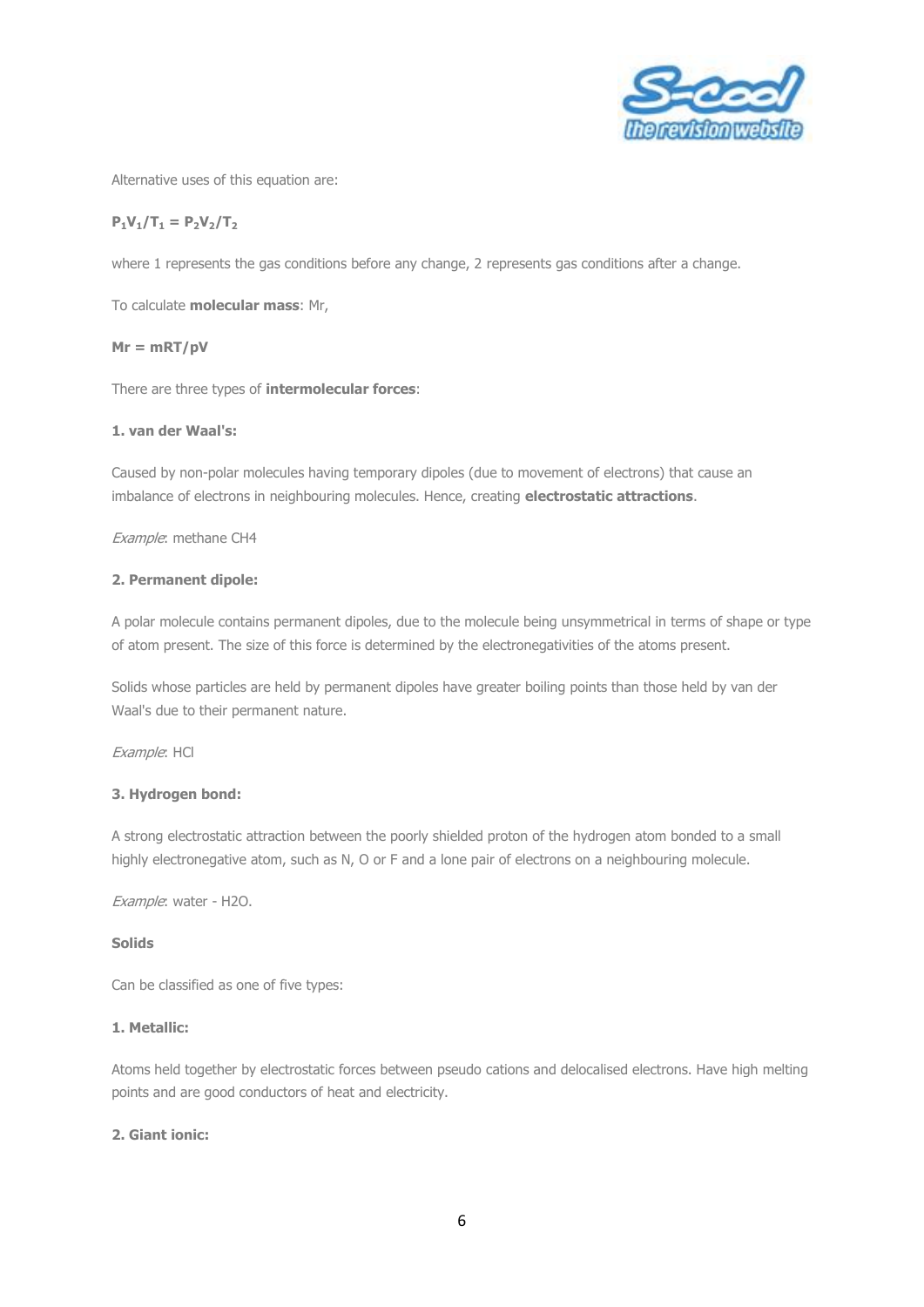

Ions held in a giant lattice due to electrostatic attraction between cations and anions. Soluble in water, good conductors when dissolved or in molten state, brittle.

#### **3. Giant covalent:**

In general each atom (C or Si) can be imagined situated in the centre of a tetrahedron strongly bonded to four other atoms. Covalent linking of these atoms occurs throughout the lattice.

Diamond has C atoms with the above arrangement, leading to its properties of poor conductor of electricity and heat, hard, very high melting point.

Graphite also has this giant linkage of covalent bonds between carbon atoms, however only three bonds are made by each atom, leaving a delocalised electron on each atom.

The carbon atoms are arranged in flat parallel layers. Between layers are weak van der Waal forces. Graphite is hard, a good conductor of heat and electricity with a very high melting point.

#### **4. Simple molecular:**

Weak van der Waal forces hold molecules in lattice (e.g. iodine) they have low melting points, are nonconductors of electricity and are insoluble in polar solvents such as water.

#### **5. Hydrogen bonded:**

High melting point in comparison to similar compounds due to presence of strong intermolecular forces. Ice has a less dense solid than liquid due to solid structure having much more free space between molecules.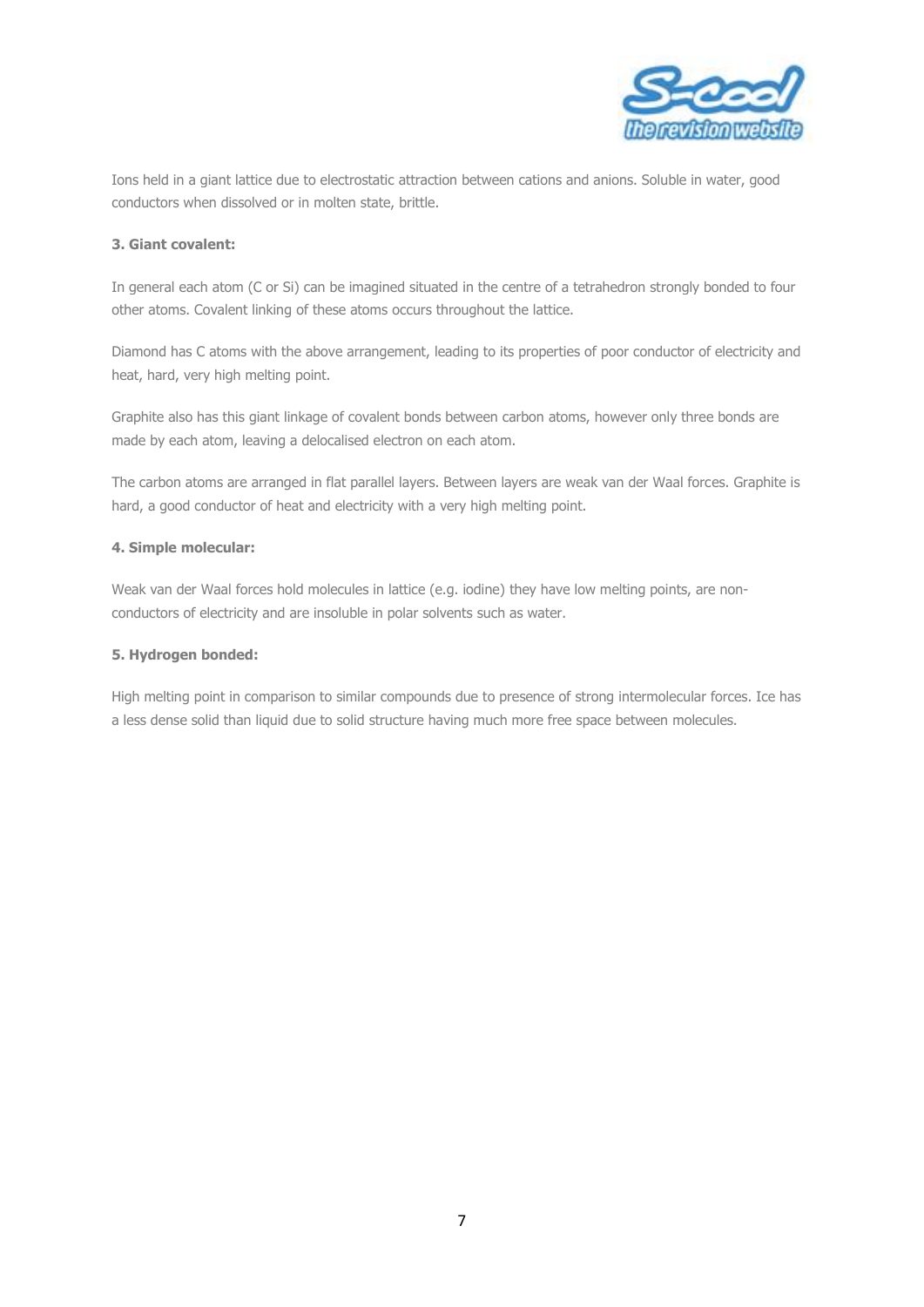

## <span id="page-8-0"></span>**Chemical Energetics**

Chemical reactions can either release energy to the surroundings, **exothermic** or energy can be transferred from the surroundings, **endothermic**.

The **law of conservation of energy** states that energy cannot be destroyed or created.

**Enthalpy change** is the term used to describe the energy exchange that takes place with the surroundings at constant pressure. H is the symbol.

 $\Delta H = \Delta H$  products -  $\Delta H$  reactants

The units for enthalpy change are Kilojoules per mole.

An exothermic reaction has a **negative** enthalpy value whereas an endothermic enthalpy has a **positive** value.

**Standard conditions** are used to measure enthalpies of different reactions so that they may be fairly compared.

The **standard enthalpy change of reaction**:  $\Delta$  Hr<sup> $\theta$ </sup> is the enthalpy change when amounts of reactants shown in the equation for the reaction, react under standard conditions to give products in their standard state.

The **standard enthalpy of formation**:  $\Delta Hf^{\oplus}$  is the enthalpy change when one mole of a compound is formed from its elements under standard conditions.

The **standard enthalpy of combustion**:  $\Delta$  Hc<sup> $\theta$ </sup> is the enthalpy change when one mole of an element or compound reacts completely with oxygen under standard conditions.

For a chemical reaction to occur bonds must break before new bonds can be made. When bonds break energy is absorbed (endothermic). When bonds form energy is released (exothermic).

#### **Bond energy:**

The amount of energy required to break a covalent bond; it indicates the strength of a bond. Value always quoted as bond energy per mole, E. The value is positive due to it being an **endothermic** reaction.

#### **To measure enthalpy changes we use the following calculation:**

Energy transfer = mc $\Delta$  T (joules)

 $c =$  specific heat capacity.

 $m -$  macc

 $\Delta T$  = temperature change.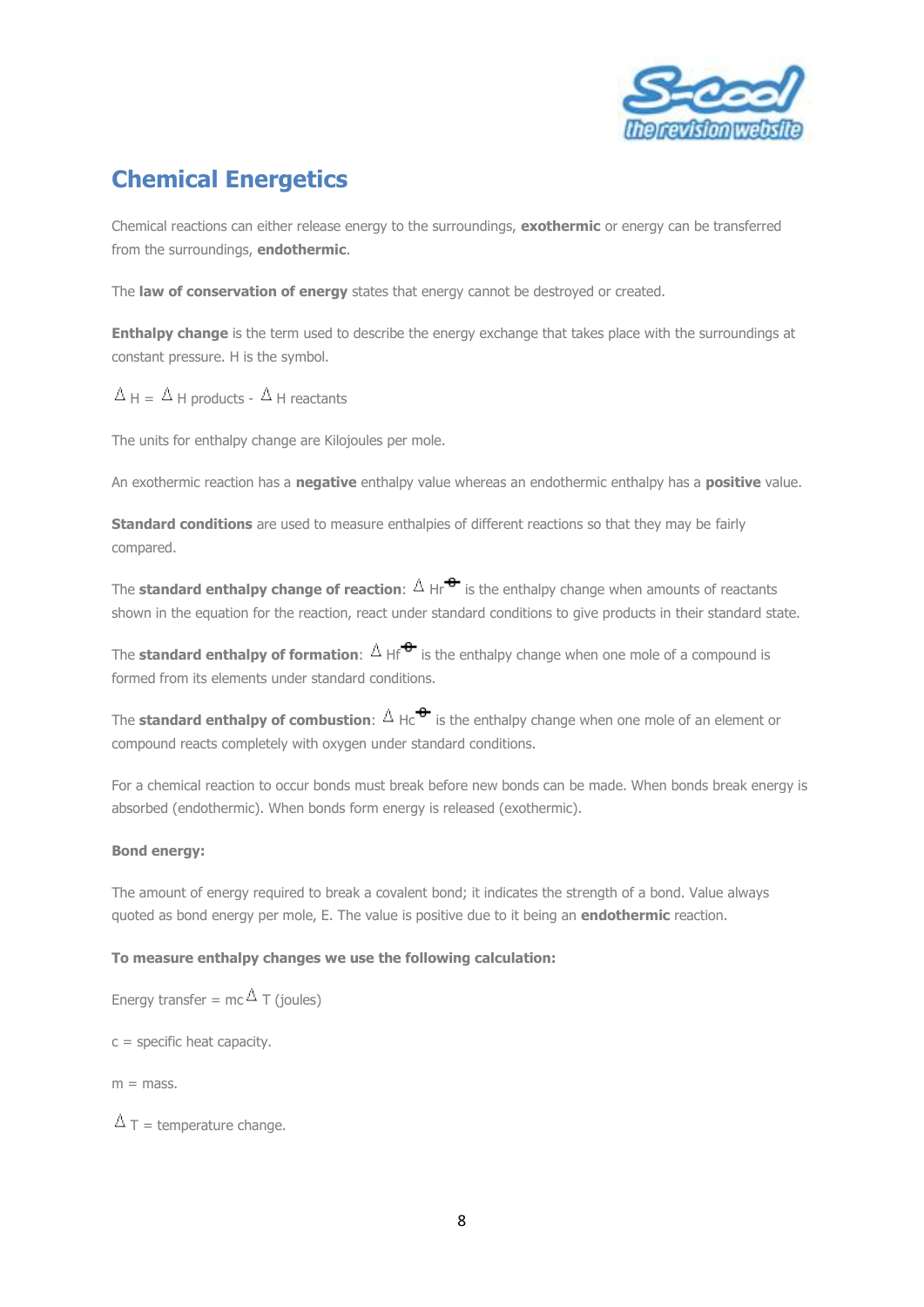

**Hess' law** states that the total enthalpy change for a chemical reaction is independent of the route by which the reaction takes place.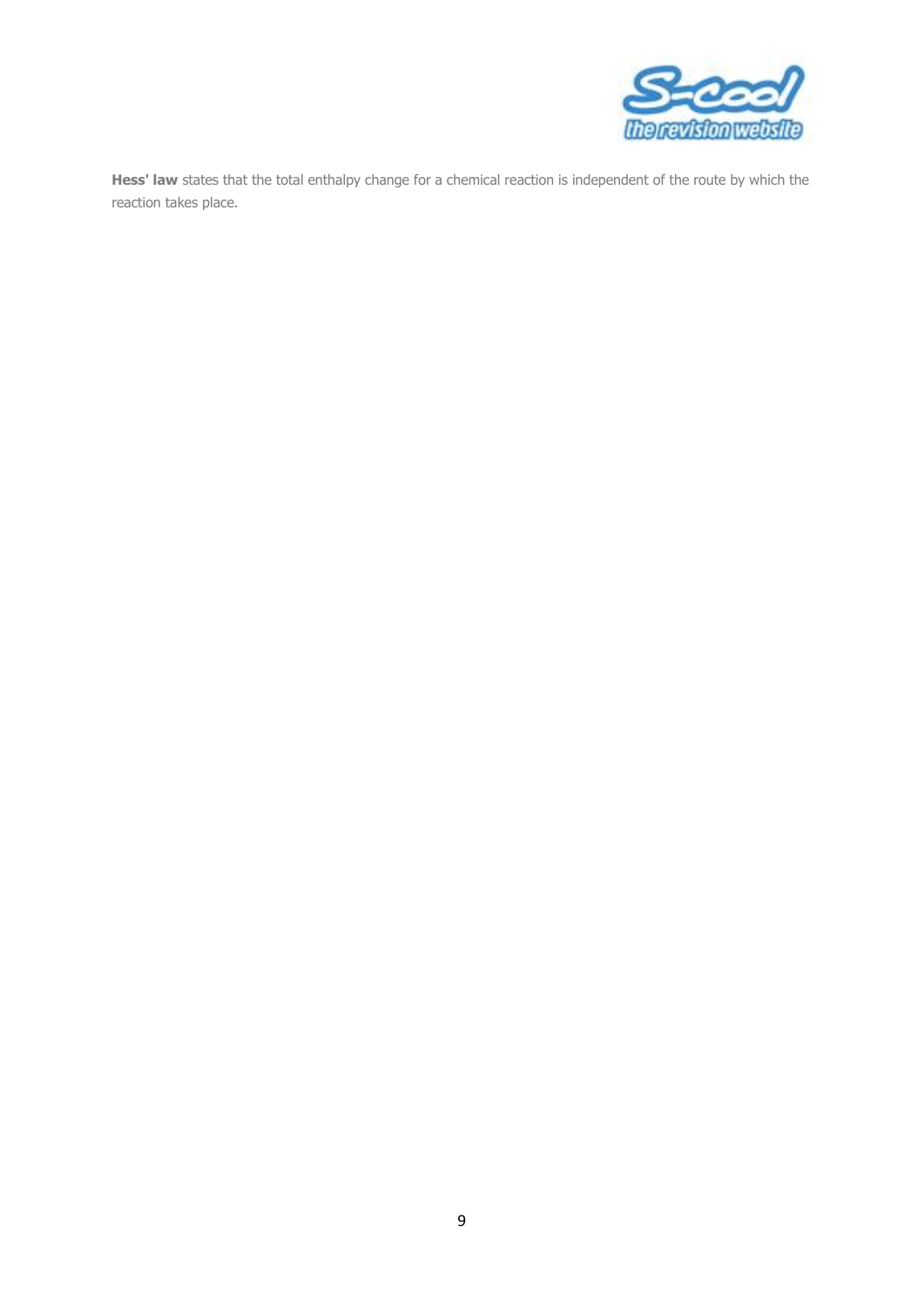

### <span id="page-10-0"></span>**Reaction Kinetics**

Chemical reactions occur at a definite rate which is determined by the reaction conditions.

#### **Example of calculation:**

Rate = change of volume/time

#### **Consider the reaction:**

 $A + B \rightarrow C + D$ 

**The rate equation can be expressed as:**

$$
\text{Rate} = \frac{-d[A]}{dt} = \frac{-d[B]}{dt} = \frac{-d[C]}{dt} = \frac{d[D]}{dt}
$$

To find out how [A] or [B] affect the rate we have to perform a series of experiments in which one concentration is varied whilst the other remains constant.

#### **Usually it is found that:**

$$
\frac{-d [A]}{dt}
$$
 is proportional to [A]<sup>x</sup> and [B]<sup>y</sup>

**Or**

$$
\frac{-d[A]}{dt} = k [A]^x [B]^y
$$

#### k = **Rate constant**

x and y are **orders** with respect to A and B.

The **order** of a reaction with respect to a given reactant is defined as 'power of its concentration in the rate equation'.

The overall order is the sum of the powers of the concentrations of the reactants that appear in the rate equation.

To find the order of a reaction with respect to one of the reactants A,

- 1. Plot [A] against time
- 2. Calculate the rate at 5 or 6 different times by drawing tangents to the curve at these times and finding the gradients.
- 3. Plot the rate against [A]. If this is a straight line then the reaction is first order in A. If not a straight line then, plot rate against  $[A]^2$ . A straight line shows the reaction is second order in A.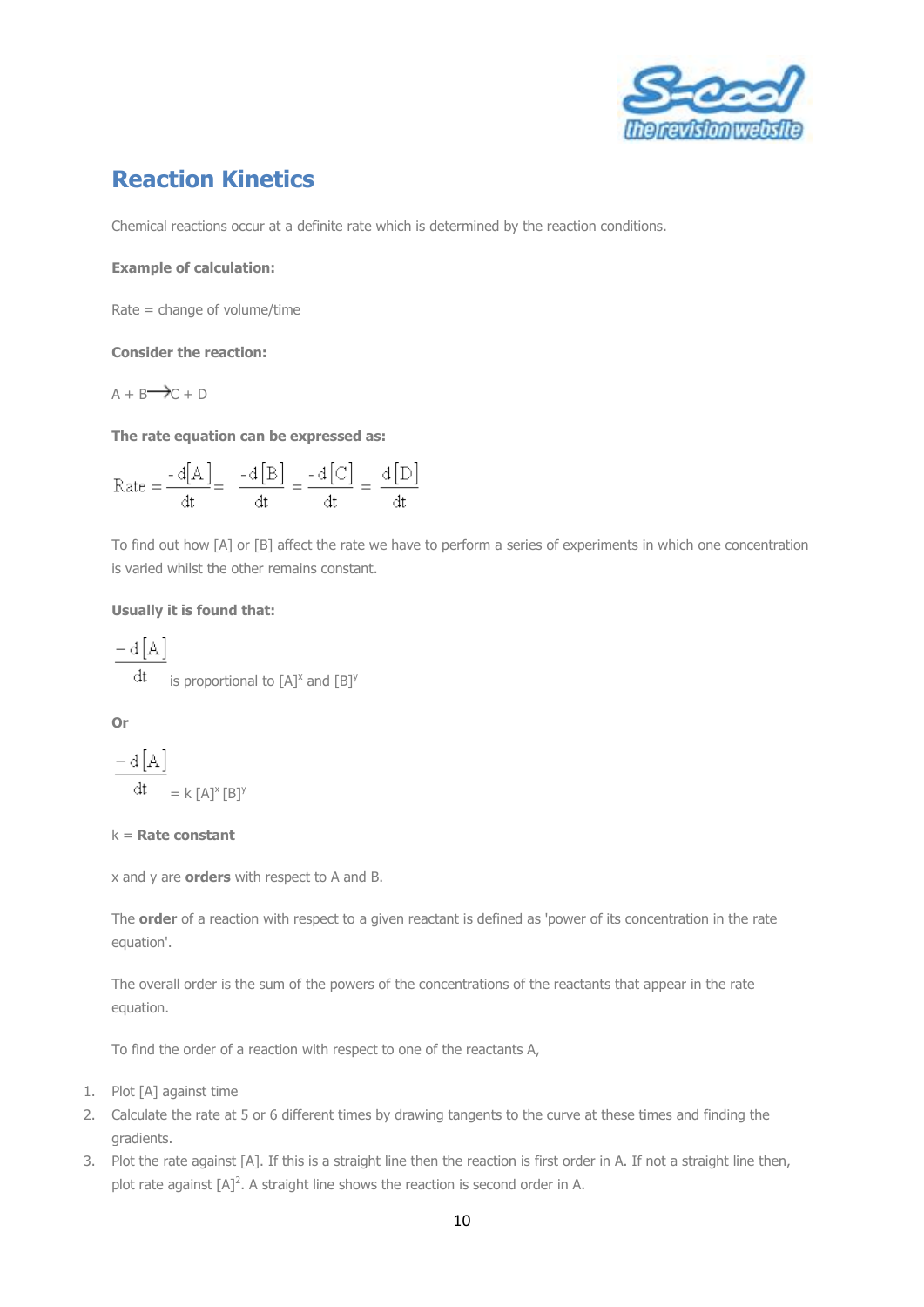

**Examples of these graphs are shown below:**



The value of k, the rate constant is found by taking the gradient of the graph.

The **half-life** of a reactant is the time taken for the initial concentration to fall by half.

#### **The effect of temperature on rate of reaction is summarised by two theories:**

1. **The collision theory** states that molecules must collide with sufficient energy (activation energy) if a reaction is to take place. As temperature increases more molecules gain this activation energy, hence more collisions occur per second, rate increases.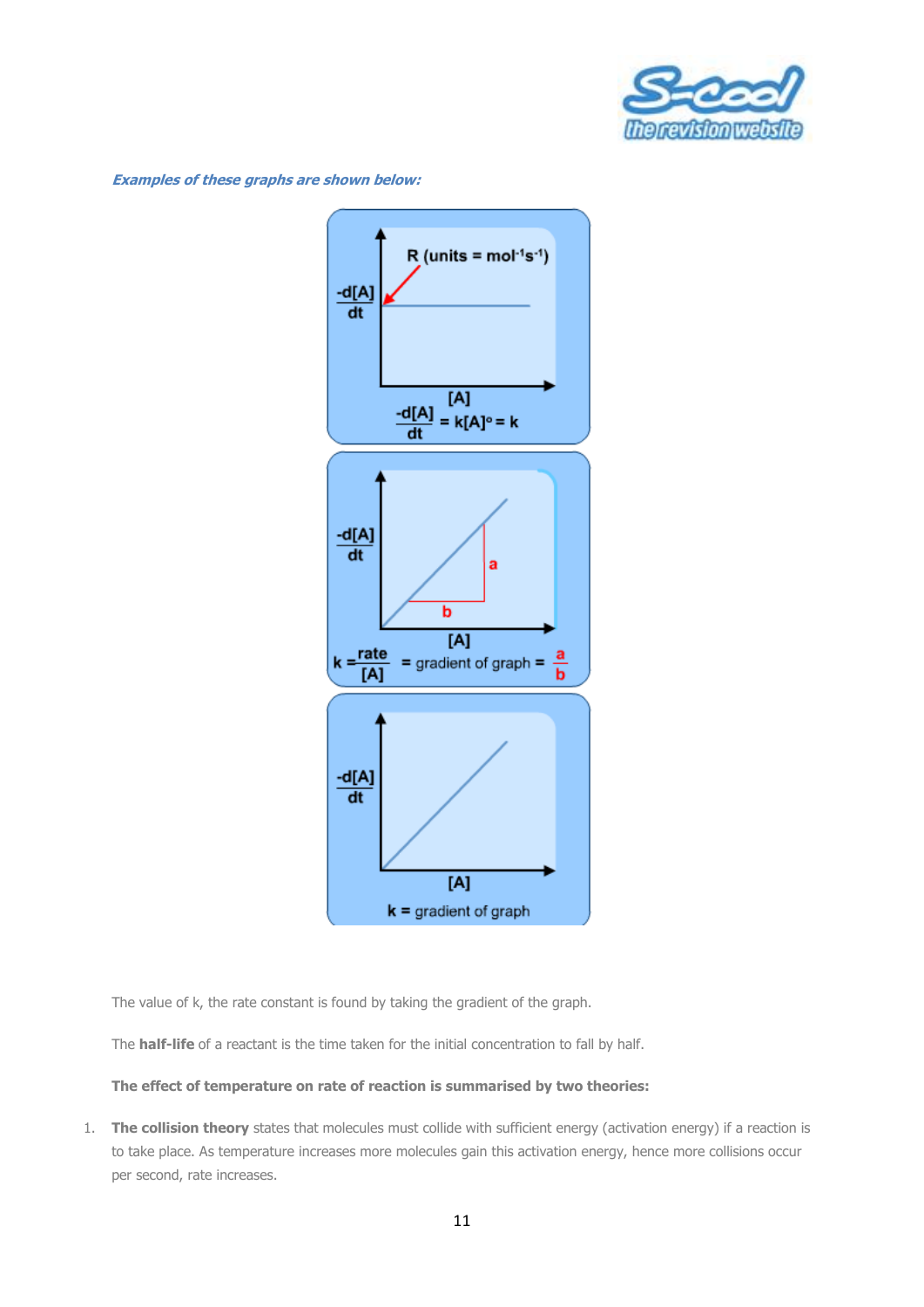

2. **The transition state theory** explains the nature of an 'energy barrier' by the existence of an intermediate 'activated complex' or transition state formed during the reaction. This is a high energy species in which old bonds are partially broken and new bonds partially made.

**Catalysts** provide an alternative pathway that has a lower activation energy than the original one. The catalyst is involved in the reaction but is reformed at the end.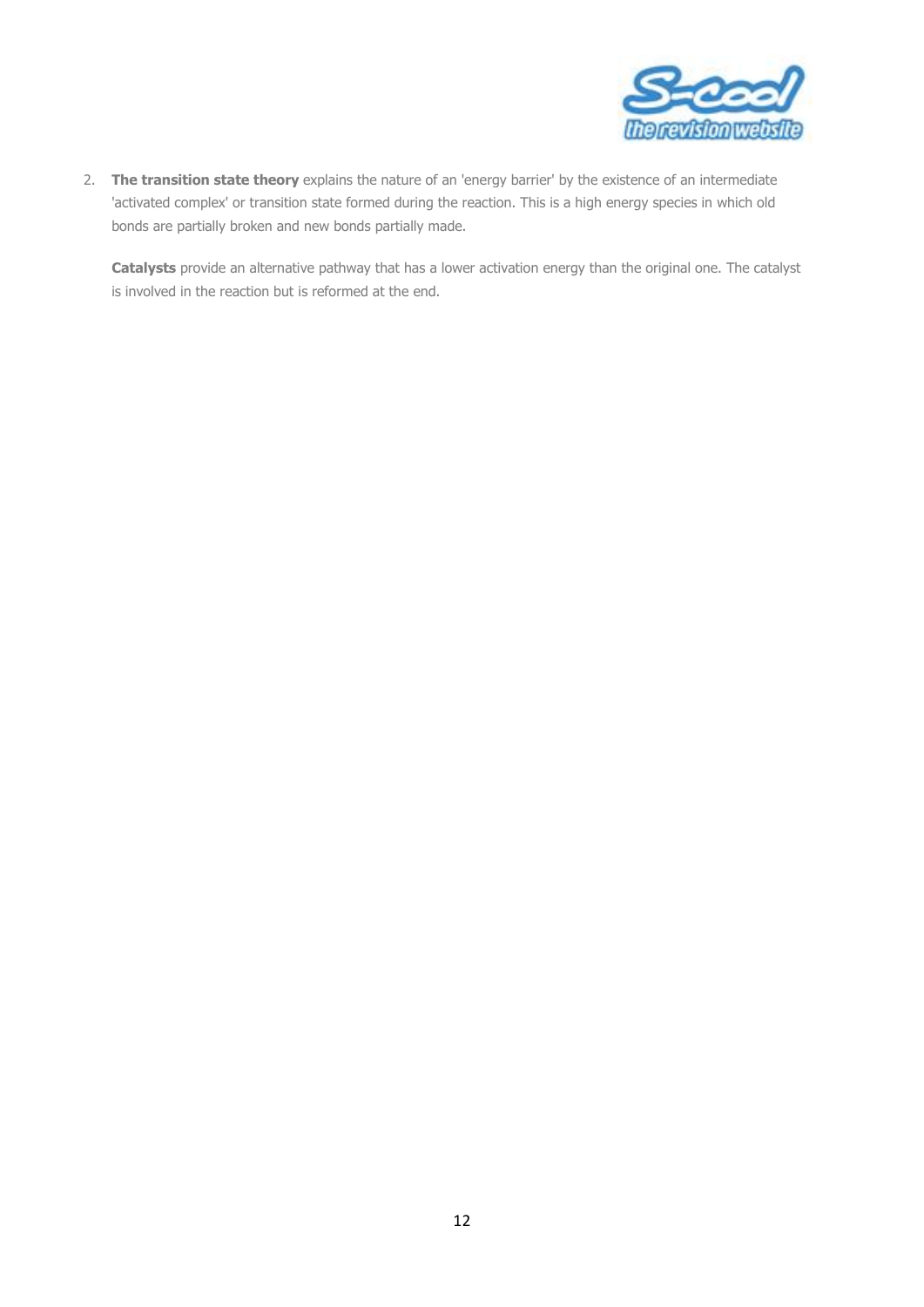

# <span id="page-13-0"></span>**Chemical Equilibria**

**A reversible reaction is one where there is a forward and backwards reaction occurring:**

 $aA + bB \rightleftharpoons cC + dD$ 

The double arrow signifies a reversible reaction.

If in the above reactions the concentrations of the reactants and products does not change, although the reaction is still in progress, then the forward rate must equal the backward rate.

A situation known as **dynamic equilibrium is achieved**.

Any dynamic equilibrium can be described in terms of its equilibrium constant, Kc.

The **equilibrium constant** is the product of the molar concentrations of the products raised to the power of the coefficient in the stoichiometric equation, divided by the product of molar concentrations of the reactants, each raised to the power of its coefficient in the stoichiometric equation.

For the above reaction,

$$
Kc=\frac{[C]^c\,[D]^d}{[A]^a\,[B]^b}
$$

[ ] represents concentration of species.

Le Chatelier's principle states that the position of the equilibrium of a system changes to minimise the effect of any imposed change in conditions.

Changing **concentration**, does not change the numerical value of the equilibrium, but does change its position. In general equilibrium shifts to the right if concentration of reactant is increased.

Changing **pressure**, for reactions involving gases may cause a change in the position of the equilibrium, but the constant remains the same. For a reaction where there is an increase in the number of moles from reactants to products, increasing the pressure moves the equilibrium to the left.

Changing **temperature** does shift the equilibrium. For an exothermic reaction, the increase in temperature causes the equilibrium to shift to the left, since the opposing endothermic reaction will tend to reduce the temperature.

A catalyst has no effect on the position of the equilibrium, but does increase the rate of the forward and backward reactions.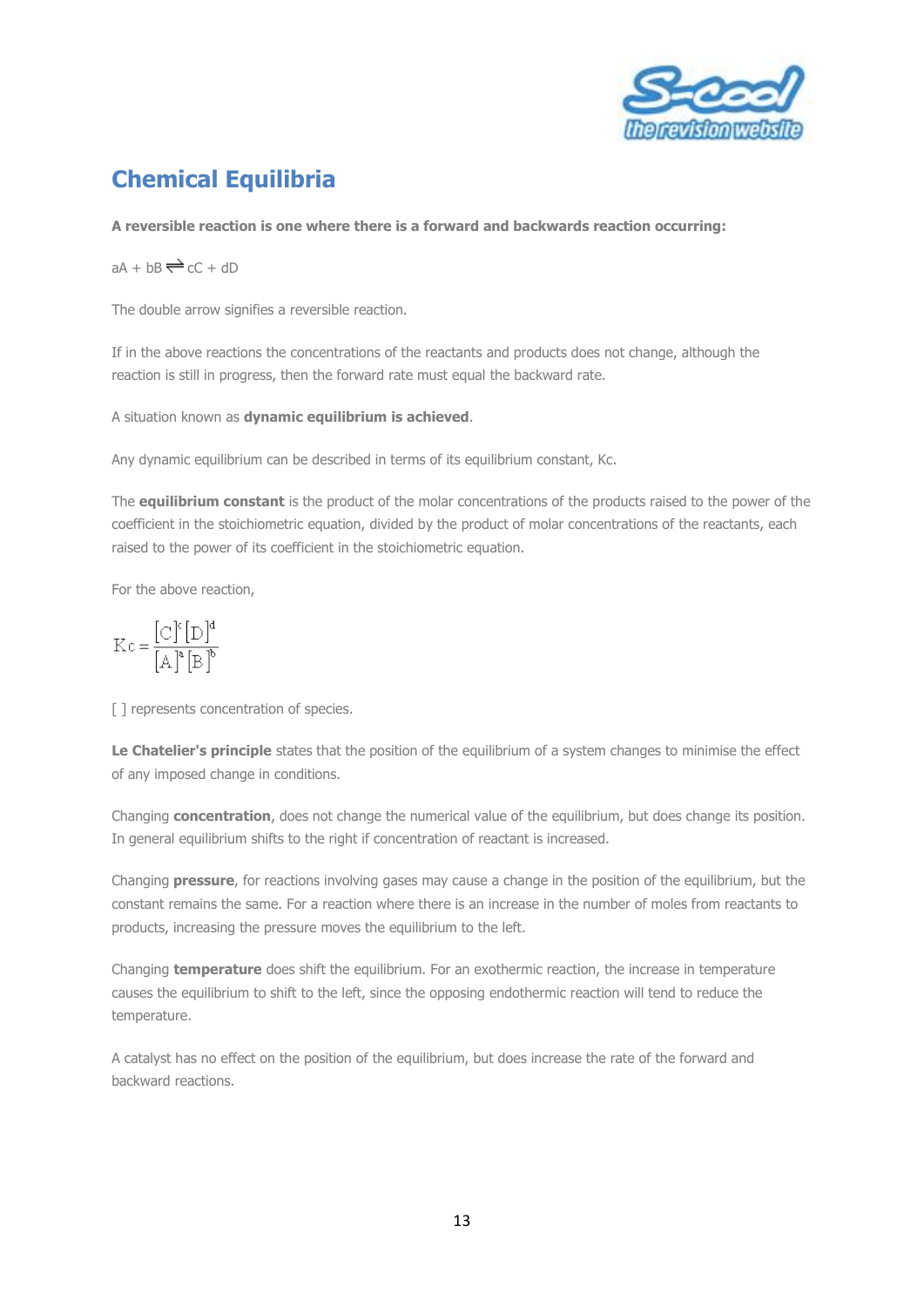

### <span id="page-14-0"></span>**Ionic Equilibria**

The **Bronsted-Lowry theory** states that an acid is a substance which donates protons, and a base is a substance that accepts protons.

The equilibrium law can be applied to aqueous solutions of acids.

**For example, the following equilibrium is established in an aqueous. solution of ethanoic acid:**

 $CH_3COOH_{(aq)} + H_2O_{(l)} \rightleftharpoons CH_3COO_{(aq)} + H_3O_{(aq)}^+$ 

**The equilibrium constant is given by:**

$$
\mathrm{Ka}=\!\!\left(\!\frac{\left[\mathrm{H_30}^{\mathrm{+}}\right]\!\!\left[\mathrm{CH_3COO}^{\mathrm{-}}\right]}{\left[\mathrm{CH_3COOH}\right]}\!\right)
$$

**Or**

$$
Ka = \frac{\boxed{H^+ \parallel A^-}}{\boxed{HA}}
$$

Ka is the **Acid dissociation constant** which is a measure of the strength of an acid.

pKa = lgKa - for most acids this gives the range of values between 0-14. Strong acids have low pKa values.

Kw is the **ionic product of water**, it is based on the equilibrium that occurs due to waters ability to self-ionise.

 $Kw = [H+][OH-]$ 

At 25 $\degree$ C it has a value of 1.0 x 10<sup>-14</sup>

 $pKw = 14$ .

**To calculate pH:**

 $pH = -Iq[H+1]$ 

**A buffer** is a solution in which the pH of which does not change significantly when small amounts of acid or base is added to it.

**Solubility product** is a measure of a compounds solubility: Ksp.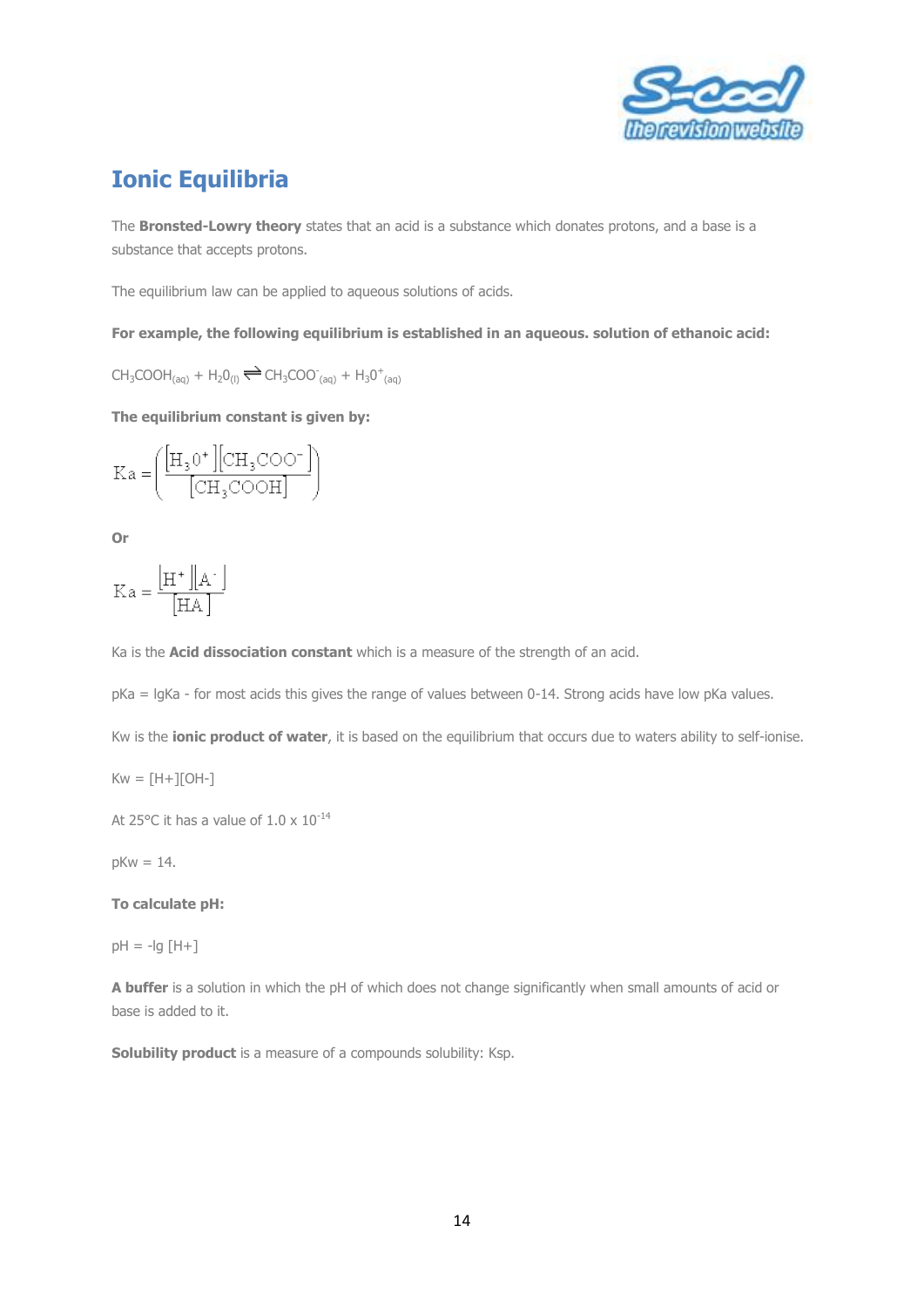

### <span id="page-15-0"></span>**Electrochemistry**

**Redox** reactions involve **oxidation and reduction** reactions occurring simultaneously.

**Oxidation** is the loss of electrons.

**Reduction** is the gain of electrons.

Displacement reactions of metals and their ions in solution are an example of redox but also of **dynamic equilibria** Metal atoms can lose electrons to become ions (oxidation) or metal ions can gain electrons to become atoms (reduction).

An **electrochemical cell** converts chemical energy into electrical energy. Since metals can be oxidised or reduced depending on their chemical environment.

**Electrodes** are charged (usually metal or graphite) rods.

**Electrolytes** are solutions that contain ions.

**Salt bridge** completes the circuit and prevents the build-up of charge in either half-cell, by allowing the passage of ions.

In order to find the **Standard electrode potential** of a half cell we use a **standard hydrogen electrode** (potential zero) and measure the EMF between the two cells.

 $\Delta E^{\bigoplus} = \Delta E^{\bigoplus}$  right-hand half-cell -  $\Delta E^{\bigoplus}$  left-hand half-cell.

The **Standard electrode potential** of a metal is the potential acquired when the metal is immersed in a 1 moldm-3 solution of its ions at a temp. of 25°C - **symbol** - E

We can tabulate the order of oxidising/reducing ability of a system - this we call the **electrochemical series**. The most +ve E value is at the top - the greatest oxidising agent. The most -ve E value at the bottom - the greatest oxidising agent.

To make a prediction about a reaction, remember that the system which is lower in the series will lose electrons and the one higher in the series will gain electrons.

Different types of cells/batteries are used in everyday life, e.g. lead-acid battery and the dry cell - all carrying out redox reactions in order to convert chemical energy to electrical energy.

**Rusting** is an example of an electrochemical process.

**Electrolysis** is the decomposition of a compound using electricity.

**An electrolysis cell is illustrated below:**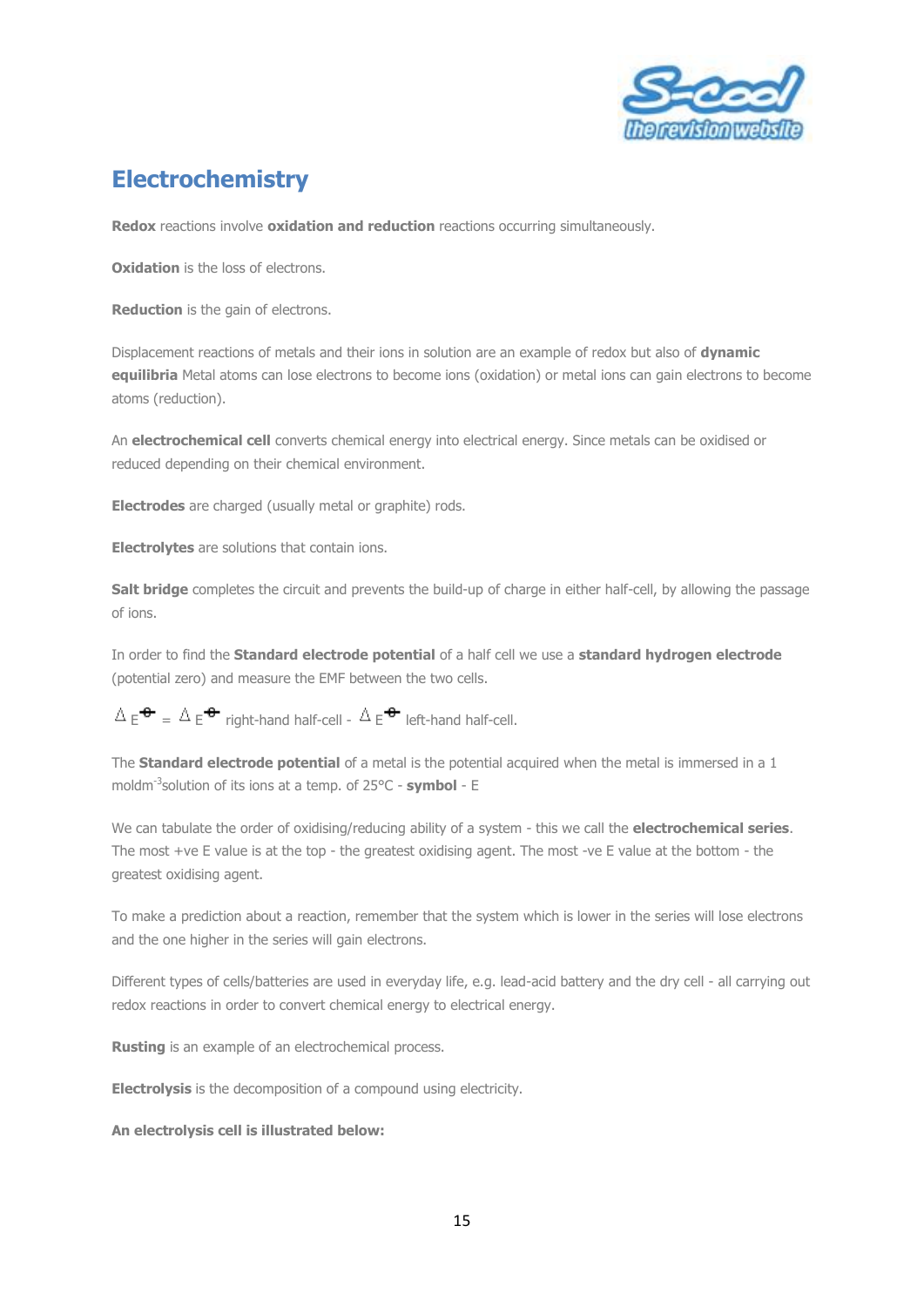



The cell consists of two electrodes (cathode -ve and anode +ve) dipped into a compound in a molten state or in solution - the **electrolyte**.

When a d.c. current is passed the compound splits up due to the anions (-ve) being attracted to the anode and the cations (+ve being attracted to the cathode.

**Reduction** occurs at the cathode, **oxidation** at the anode.

Predicting what products occur at the electrodes is confused if compound is in aqueous solution due to the presence of OH- (anion) and H+(cation) these compete with the other ions present. The electrochemical series is used to predict which cation is most readily reduced, and which anion is most readily oxidised - the other ions remain in solution.

In the **Chloro-alkali industry** chlorine gas, hydrogen gas and sodium hydroxide are produced from the electrolysis of **brine**.

The quantity of electricity passed is proportional to the amount of substance discharged at the electrode.

Quantity of electricity (charge) = current  $x$  time

One mole of electrons has a charge of 96500C. This is known as the **Faraday constant (F)**.

 $F = L \times e$ 

 $L =$  Avagadro's no.

e = charge of an electron

The number of moles of electrons required to discharge 1 mole of ions is equal to the charge on the ion.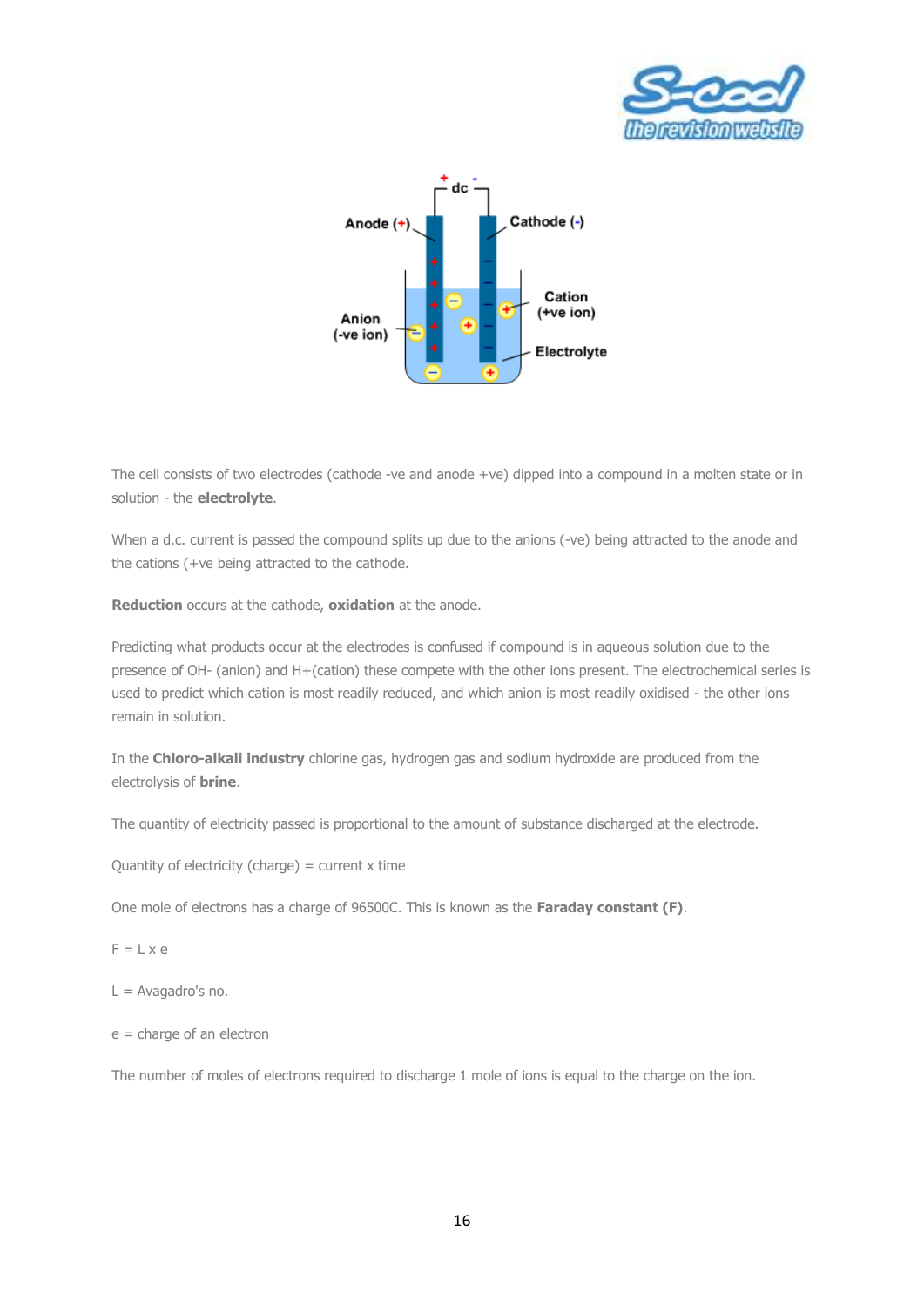

### <span id="page-17-0"></span>**Group II and Group IV**

Group II elements are less reactive than the Group I element in the same period. In compounds, the Group II elements always have an oxidation number of **+2**.

The ease with which an atom loses electrons increases with increasing atomic number in Group II.

The ease of **thermal decomposition** of Group II nitrates and carbonates decreases down the Group. Thermal decomposition is determined by the ability of the cation present to polarise the large carbonate or nitrate ions.

The **solubility** of Group II sulphates decreases down the Group. This trend is explained by the decrease in magnitude of the enthalpy change of hydration of  $M^{2+}$ .

The **metallic character** of the elements in Group IV increases with atomic number and the **nonmetallic** character decreases with atomic number.

The stability of the **+4** oxidation state in Group IV **decreases** with increasing atomic number and the stability of the**+2** oxidation state **increases** with increasing atomic number.

All the **tetrachlorides** of Group IV except carbon are readily hydrolysed by cold water to form the corresponding oxide and HCl.

The **thermal stability** of the Group IV **tetrachlorides** decreases with increasing atomic number.

The **thermal stability** of the group IV **dioxides decreases** with increasing atomic number of the Group IV element.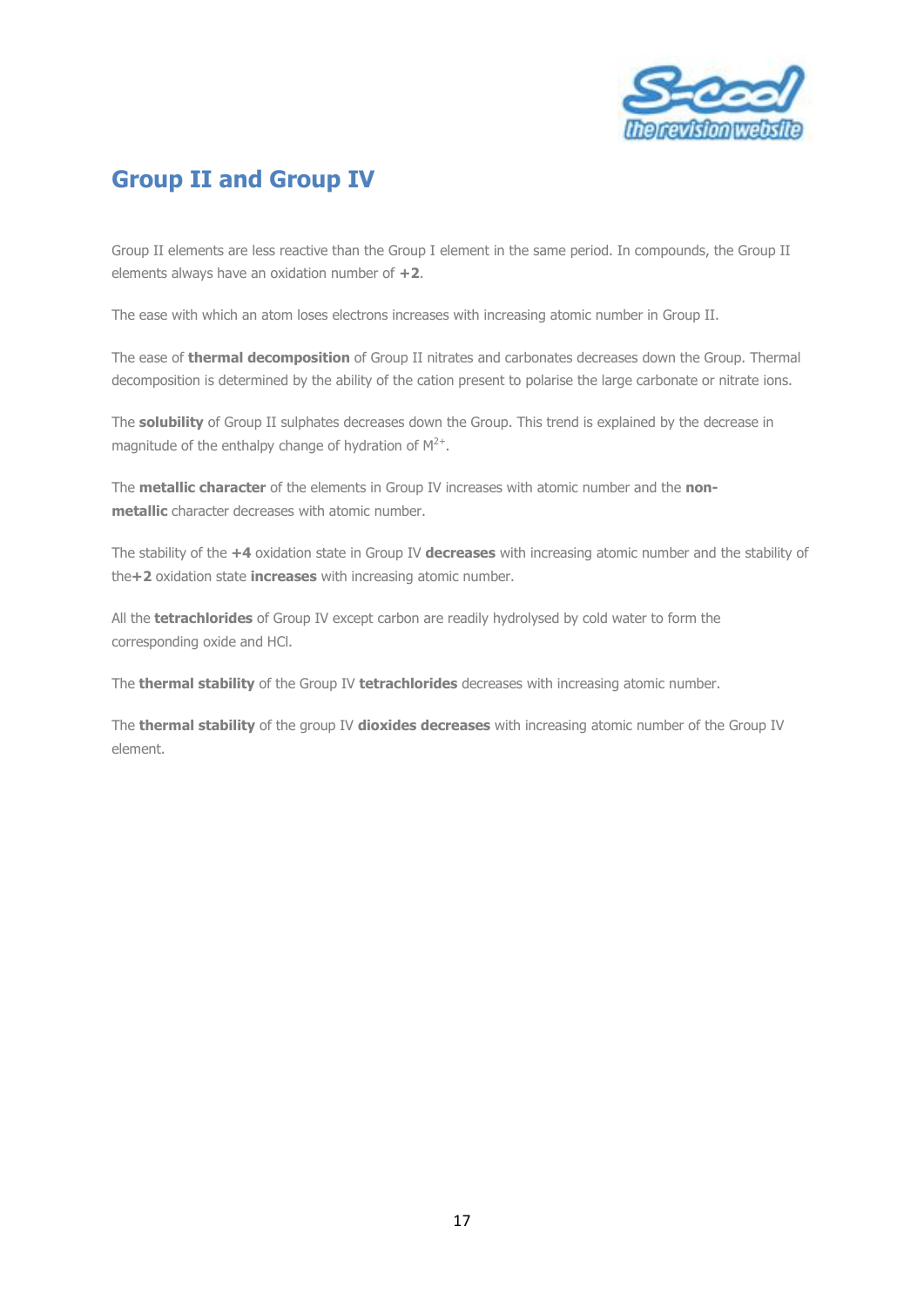

### <span id="page-18-0"></span>**Group VII**

**Reactivity** decreases down the group with increasing atomic number.

Fluorine has the greatest oxidising power of all the halogens. Iodine has the greatest reducing power.

Within a compound, the halogen is most commonly in an **oxidation state of -1**.

Halogens usually make ionic bonds with metals. However they will form covalent bonds with themselves to form diatomic molecules or with a hydrogen atom.

The **hydrogen halides** are colourless acidic gases that dissolve in water to form acid solutions.

Thermal stability of the hydrogen halides decreases with increasing atomic number of the halogen.

In aqueous solution, the halogen with the lower atomic number can displace the halide ion with the higher atomic number.

**Acidified silver nitrate** can be used to distinguish between aqueous halide ions. The silver halides formed can be distinguished by the colour of the precipitate, and by their differing solubilities in aqueous ammonia.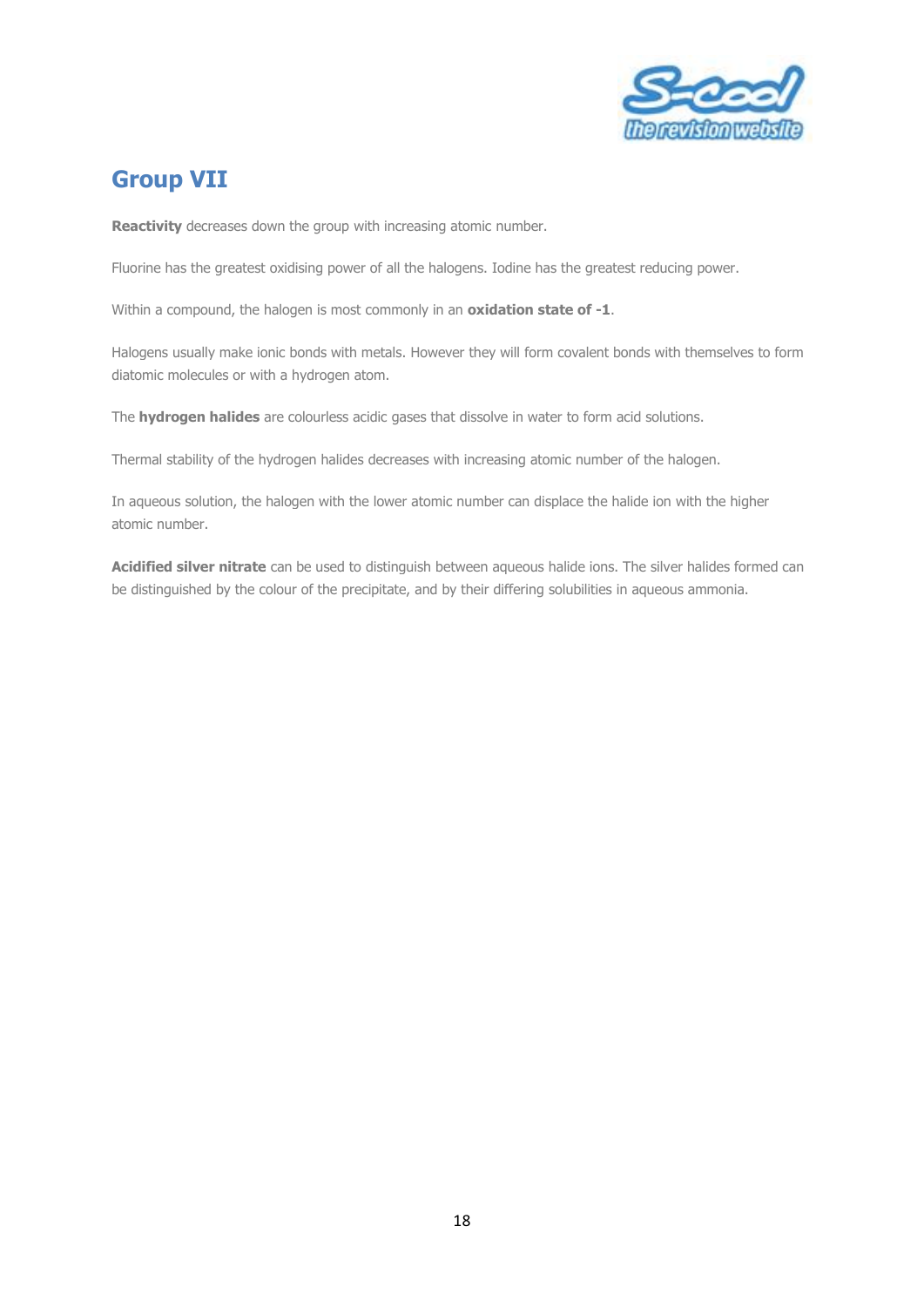

### <span id="page-19-0"></span>**Transition Metals**

**Definition:** An element that has its 'd' orbitals partly filled, in some of its compounds.

They are hard, lustrous, weakly electropositive metals with high melting and boiling points.

The high melting points are due to the 3d and 4s electrons being available for delocalisation, hence the large **electrostatic attraction**.

Density increases across period as nuclear charge increases.

The 3d orbital has a higher energy than the 4s - hence electrons fill the 4s before the 3d.

On ionisation, the 4s empties before the 3d due to repulsion between 3d and 4s electrons. Therefore, the 4s are pushed to a higher energy level than 3d.

They have variable oxidation states due to the ability to lose electrons from 4s and 3d relatively easily.

The increase in stability of +2 oxidation state is explained by the greater difficulty of removing a third electron as the nuclear charge increases. However, Fe<sup>3+</sup> is more stable than Fe<sup>2+</sup> due to stability of 3d<sup>5</sup> arrangement.

They form **coloured compounds**. Compounds that are coloured have electrons promoted from a ground state to an excited state. This is made possible due to the splitting of the d-orbitals into respective higher and lower energy levels. When the excited electron 'drops' back to a ground state a photon of light energy is released.

They form **complexes** - a complex is formed when a central metal atom or ion is surrounded by species that donate lone pairs of electrons.

A **ligand** is a species that donates a lone pair of electrons to a central metal atom or ion. The ligands make coordinate (or dative) bonds with the central atom/ion.

Ligand exchange may occur if the complex ion produced is more stable.

The addition of aqueous solutions of sodium hydroxide or ammonia may cause the production of coloured hydroxide precipitates. Some of these precipitates dissolve in excess alkali, while others dissolve in ammonia.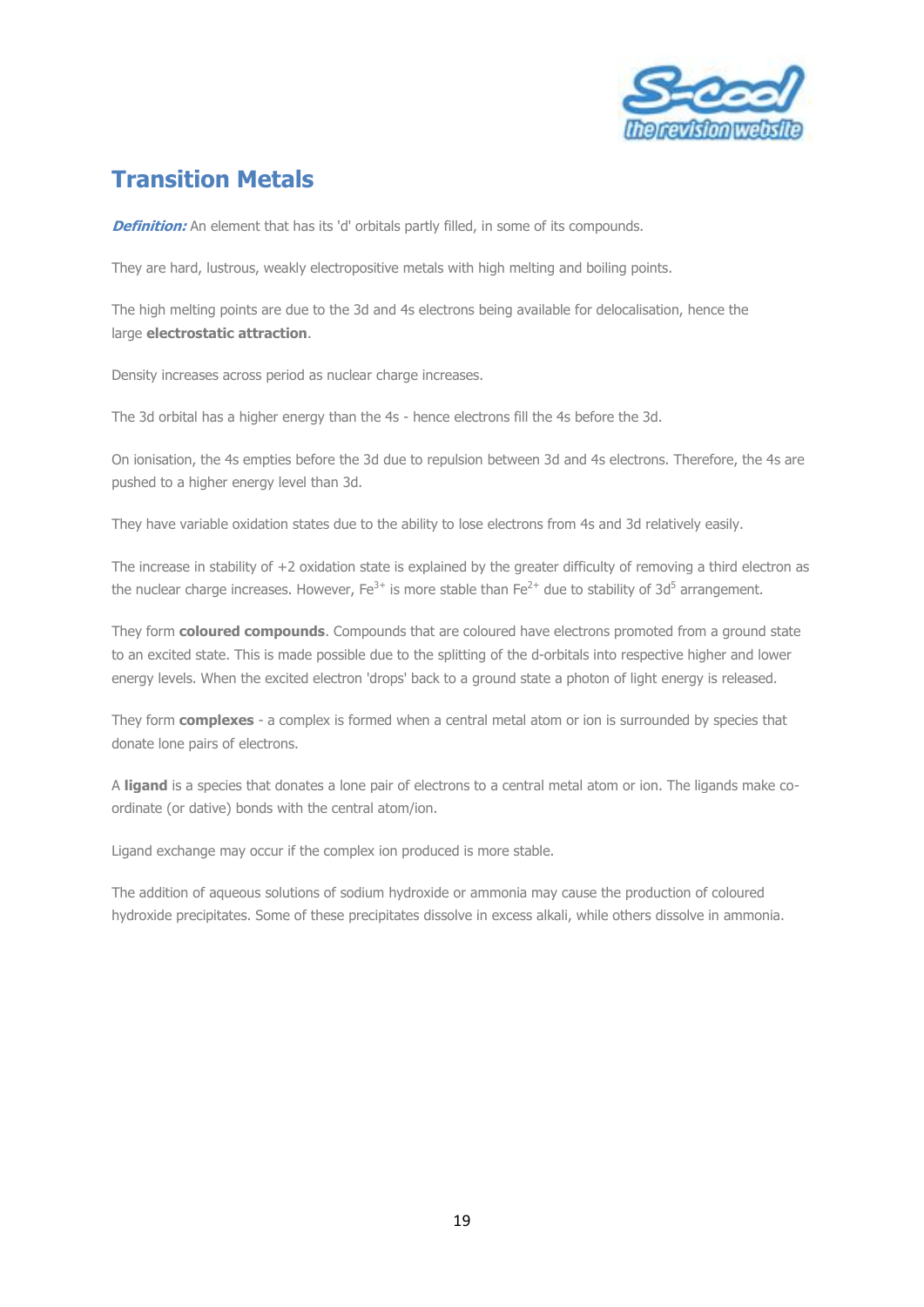

### <span id="page-20-0"></span>**Periodicity**

A group in the Periodic Table contains elements with the **same** outer shell electronic configuration but with **differing** proton numbers.

Periodic variations may be observed across Periods in physical properties such as ionisation energies, atomic radii, boiling points and electrical conductivities.

Across a Period the structures of the elements change from giant metallic, through giant molecular to simple molecular. Group 0 consists of individual atoms.

Chemically, the elements change from reactive metals, through less reactive metals and less reactive non-metals to reactive non-metals. Group 0 are highly unreactive.

There are periodic variations in the formulae and properties of oxides and chlorides of elements, from **ionic compounds in Group I** to **molecular covalent compounds in Group VII**.

Across **Period 3**, the trend in the reactions of the elements and their oxides and chlorides with water shows **decreasing pH** in the solutions formed.

Across Period 3 there is a general trend from the formation of a strongly alkaline solution by the ionic oxide in Group I, to the formation of increasingly acidic solutions by the molecular oxides of Group V to VII.

Between these two extremes lie the **basic oxide of Group II,** the **insoluble amphoteric oxide of Group III** and the **insoluble but acidic oxide of Group IV**.

All the chlorides of Period 3 elements dissolve readily in water. Across the Period there is a general trend of increasing speed of reaction and increasing acidity of the solution.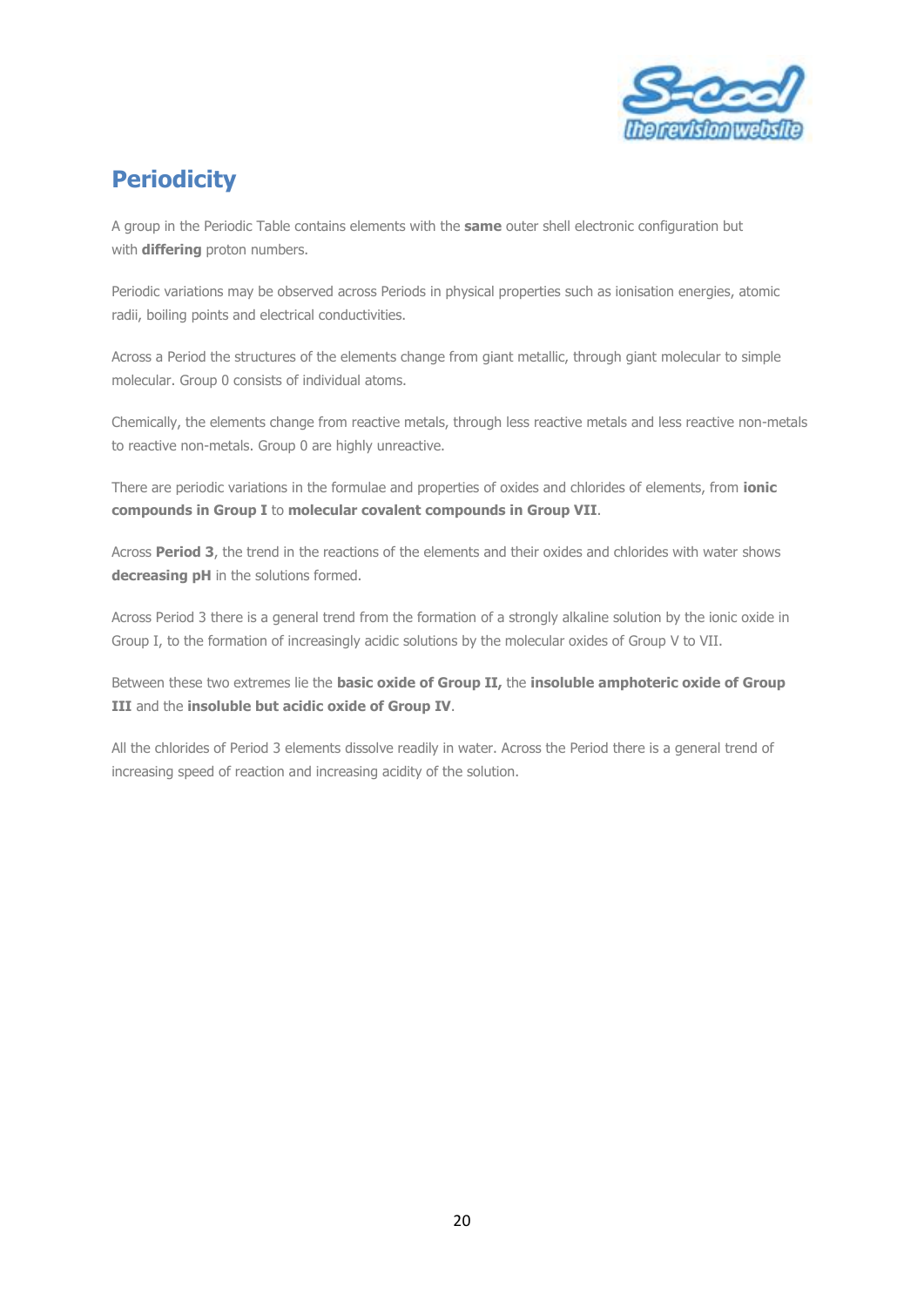

## <span id="page-21-0"></span>**General Principles**

#### **Carbon atoms bond covalently by sharing electrons.**

In general, organic compounds divide into **aromatic compounds**, which contain **benzene rings**, and **aliphatic compounds**, which do not. Hydrocarbons may be classified as**alkanes, alkenes or arenes**.

Each of these groups produces a **homologous series**, of compounds with **increasing numbers of atoms**.

There are many examples of different organic compounds with the same molecular formula in which the atoms are joined together in different arrangements. Such compounds are called **isomers**.

Chemists use a variety of types of formulae to represent organic molecules and help distinguish between isomers. Such formulae include structural and displayed formulae. **Structural isomers** have the same molecular formula but have different structural formulae.

Many hydrocarbons exist as structural isomers. **Geometric or cis-trans isomers** have the same molecular but have different displayed formulae. Alkenes may exist as geometric isomers.

#### **Organic reagents can be classified as either:**

**nucleophiles**- attack centres of low electron density.

**electrophiles**- attack centres of high electron density.

The properties of an organic molecule are predominantly determined by the properties of the **functional group** in that compound. Functional groups are atoms or combinations of atoms such as **-OH, -COOH**.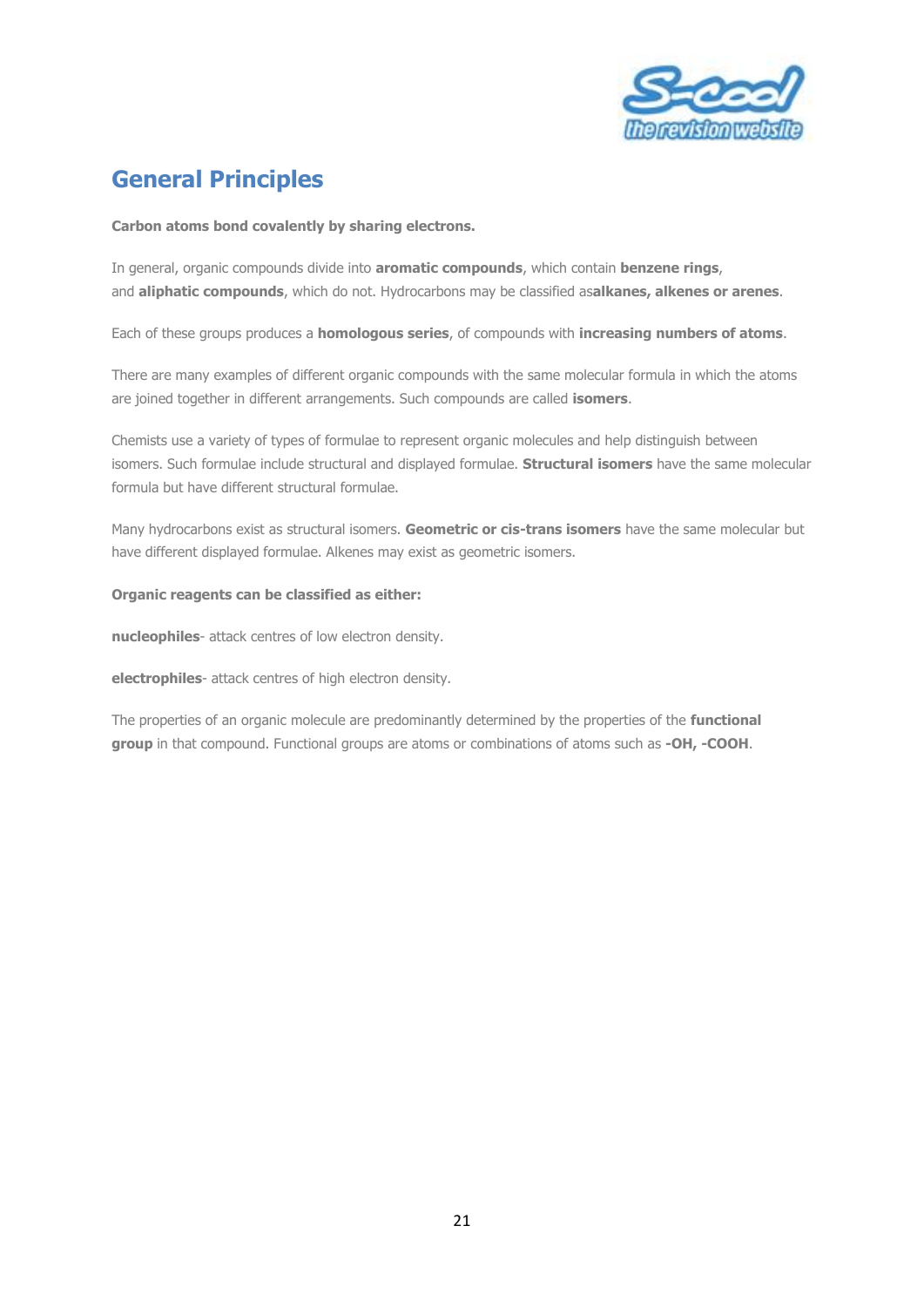

## <span id="page-22-0"></span>**Aliphatic Compounds**

#### **Alkanes - CnH2n+2**

Trends in melting point, boiling point and volatility can be explained by the weak intermolecular forces called induced dipole - induced dipole forces (**van der Waal's forces**).

As the chain length of alkanes increases, so does the number of electrons, which increases the strength of the van der Waal forces.

Branching reduces the surface area over which induced dipole - induced dipole forces can act.

Alkanes are **non-polar molecules**, so do not react with polar reagents.

Free radicals are produced by the homolytic fission of covalent bonds, for which light can provide energy.

Alkanes will react with free radicals - **free radical substitution**.

#### **Alkenes**

Alkenes are **more reactive** than alkanes because of the presence of the **electron rich double bond**.

#### **Alkenes react by electrophilic addition:**

With halogens to give dihalogenoalkanes.

Hydrogen to give alkanes.

Hydrogen halides to give halogenoalkanes.

Water to give alcohols.

Alkenes can be oxidised by cold dilute potassium manganate (VII) to give diols.

Alkenes can be oxidised by hot acidified concentrated potassium manganate (VII) to give carbonyl compounds, the reaction cleaving the carbon-carbon bond.

#### **Halogenoalkanes**

Halogenoalkanes can be prepared by the reaction of alcohols with concentrated hydrobromic acid, concentrated hydrochloric acid and concentrated hydroiodic acid or by the reaction of the appropriate phosphorus halides with an alcohol.

Halogenoalkanes react by **nucleophilic substitution**

With cyanide ion to form nitriles.

Ammonia to give amines.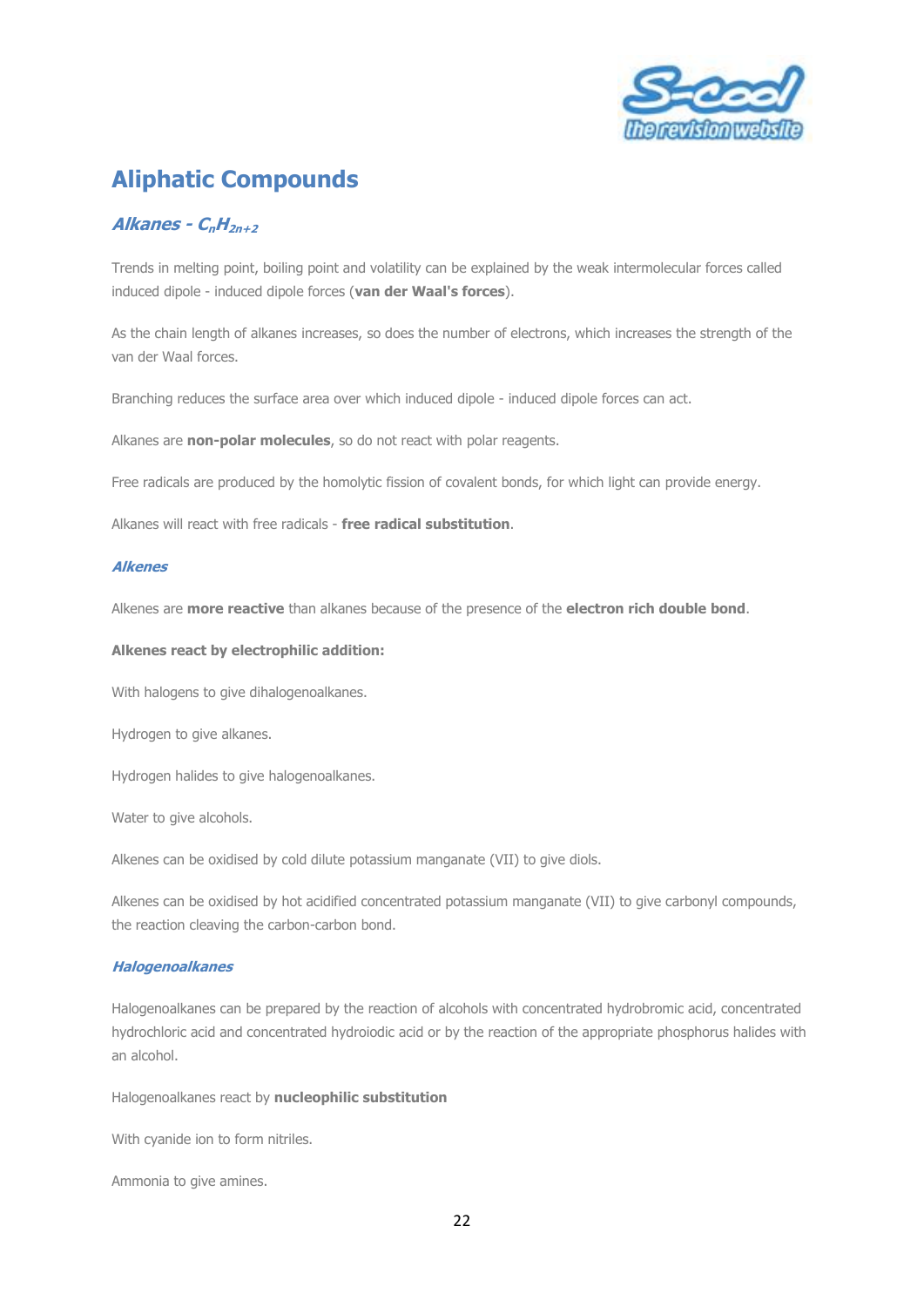

Aqueous hydroxide ion to give alcohols.

Halogenoalkanes can eliminate hydrogen halides to form alkenes when treated with hot ethanolic alkali.

#### **Alcohols**

Alcohols contain the hydroxyl, OH, functional group attached directly to a carbon atom.

Short chain alcohols are soluble in water but long chain are not.

Primary alcohols can be oxidised to give carboxylic acids using acidified potassium dichromate (VI).

Secondary alcohols can be oxidised to ketones but tertiary alcohols cannot be oxidised.

Alcohols can be dehydrated to give alkenes.

#### **Carboxylic acids and their derivatives**

Can be prepared by the acid- or base catalysed hydrolysis of esters, amides or nitriles.

Carboxylic acids react with alcohols in the presence of an acid catalyst, such as concentrated sulphuric acid, to give esters.

Acyl chlorides are very useful in converting carboxylic acids to esters and amides.

Esters, acyl chlorides and amides are all derivatives of carboxylic acids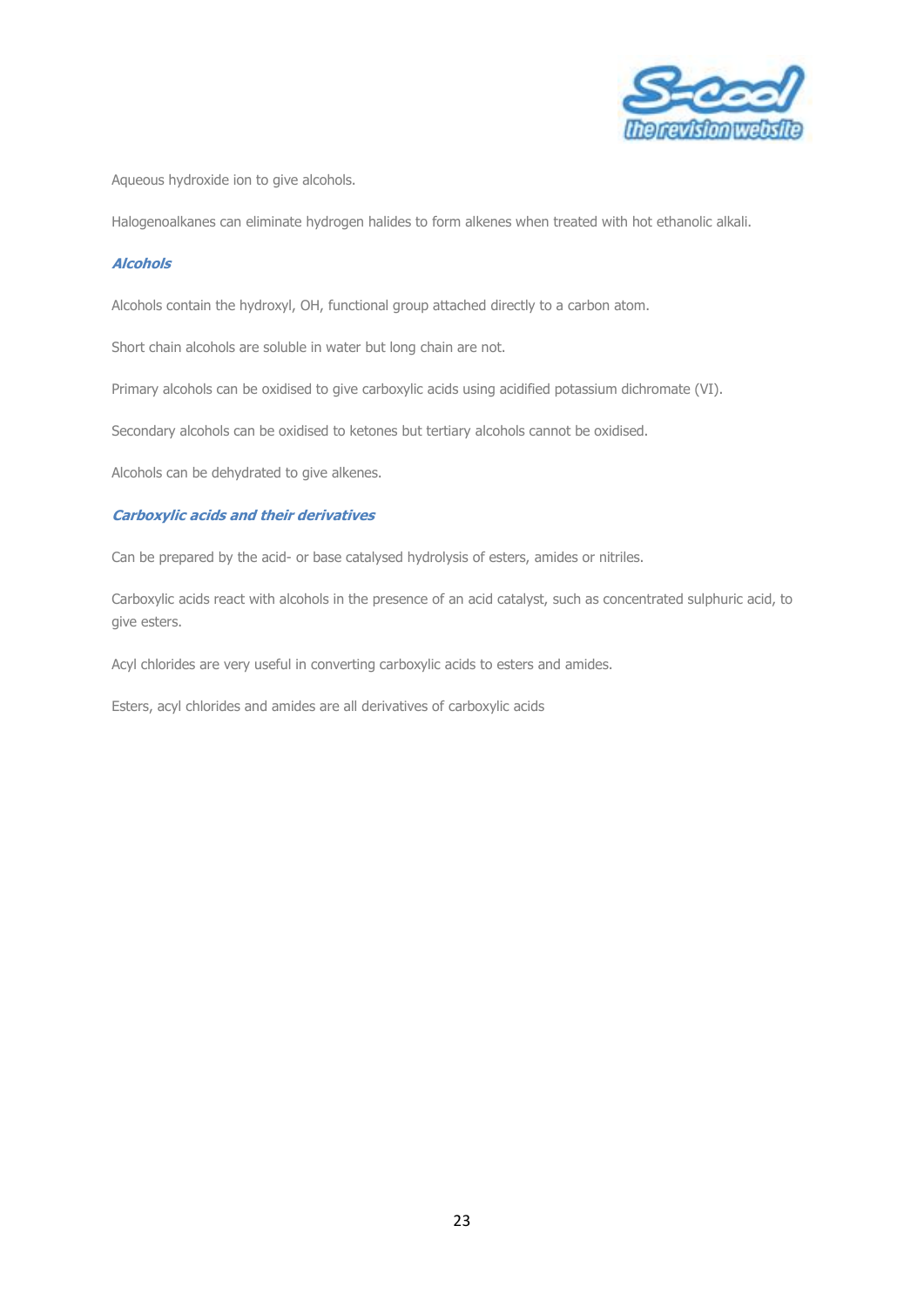

### <span id="page-24-0"></span>**Aromatic and Plastics**

#### **Aromatic compounds**

The **benzene ring** is a regular hexagon of carbon atoms joined by six pi bonds. Six pi electrons are delocalised in an orbital above and below the ring.

**Arenes** react by **electrophilic substitution** where an electrophile is substituted for a hydrogen atom, which is lost as a proton.

An arene is chlorinated or brominated by the reaction between chlorine and bromine and the arene in the presence of iron (III) chloride or aluminium chloride.

A nitrating mixture consists of concentrated sulphuric acid and concentrated nitric acid, and produces NO2+ that can react with arenes to form nitroarenes.

Phenol and phenylamine have highly activated benzene rings and form trisubstituted substitution products at positions 2, 4 and 6 with electrophiles.

Methylbenzene reacts faster than benzene towards electrophilic reagents and forms substitution products at position 2, 4 and 6.

### **Plastics**

Alkenes are **monomers** that form **addition polymerisation**. Addition occurs due to the cleaving of the carbon double bond.

If ethene is the monomer the polymer made is polyethene.

In **condensation polymerisation** the addition of two monomers releases a small molecule, usually water.

In the formation of polyester the two polymers used are ethane 1,2-diol and benzene 1,4 dicarboxylic acid. When these add, an ester link is formed and water is released.

Polypeptides and proteins consist of long chains of amino acids.

Polypeptides are formed by a condensation polymerisation reaction between two amino acids.